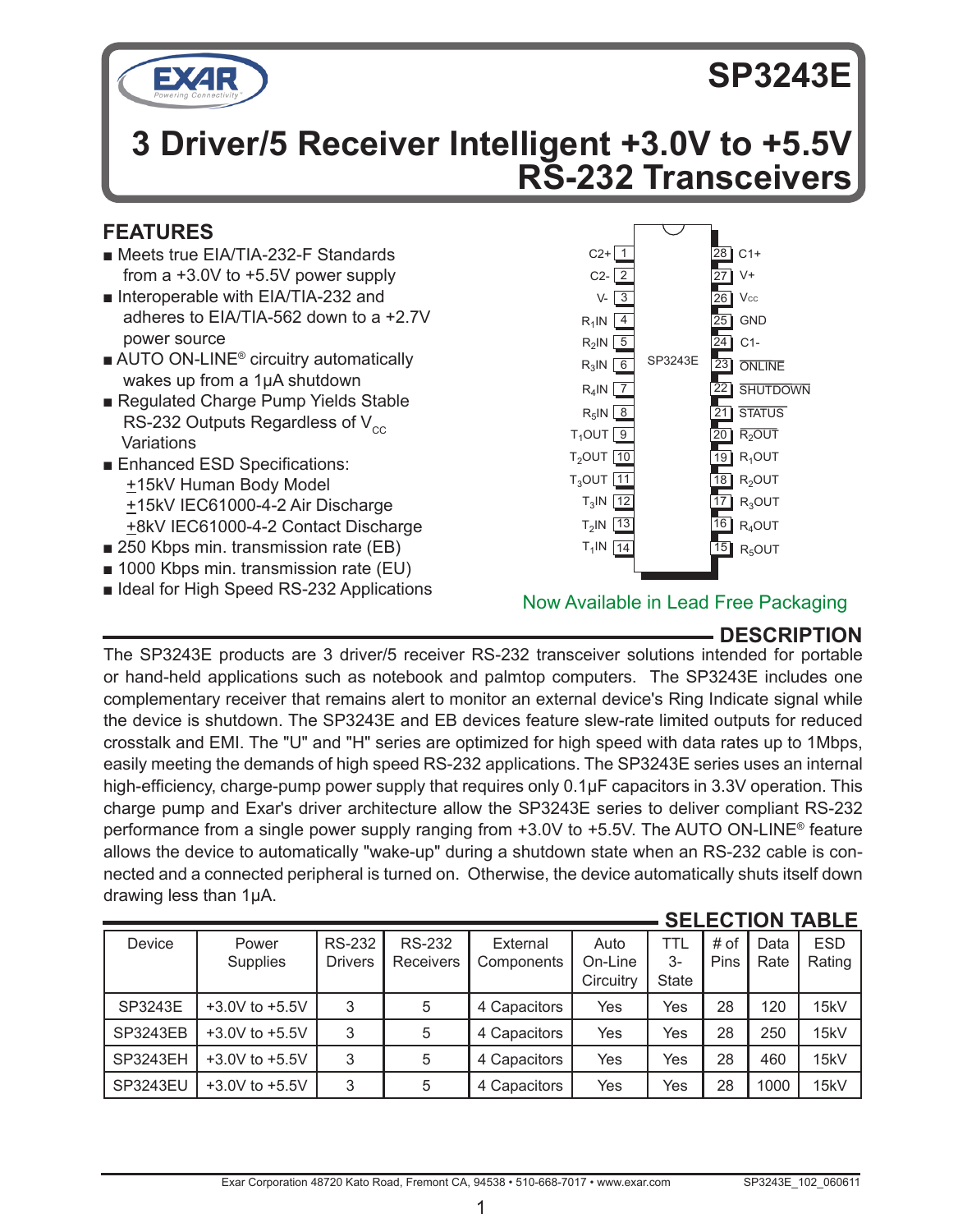### **ABSOLUTE MAXIMUM RATINGS**

These are stress ratings only and functional operation of the device at these ratings or any other above those indicated in the operation sections of the specifications below is not implied. Exposure to absolute maximum rating conditions for extended periods of time may affect reliability and cause permanent damage to the device.

#### Input Voltages

| TxIN, ONLINE, SHUTDOWN, -0.3V to Vcc +6.0V |  |
|--------------------------------------------|--|
|                                            |  |
| <b>Output Voltages</b>                     |  |
|                                            |  |
|                                            |  |
| <b>Short-Circuit Duration</b>              |  |
|                                            |  |
|                                            |  |
|                                            |  |

NOTE 1: V+ and V- can have maximum magnitudes of 7V, but their absolute difference cannot exceed 13V.

#### **Power Dissipation per package**

| 28-pin SOIC (derate 12.7mW/°C above +70°C)1000mW  |
|---------------------------------------------------|
| 28-pin SSOP (derate 11.2mW/°C above +70°C)900mW   |
| 28-pin TSSOP (derate 13.2mW/°C above +70°C)1059mW |
| 32-pin QFN (derate 29.4mW/°C above +70°C)2352mW   |

#### **ELECTRICAL CHARACTERISTICS**

Unless otherwise noted, the following specifications apply for  $V_{CC}$  = +3.0V to +5.5V with T<sub>AMB</sub> = T<sub>MIN</sub> to T<sub>MAX</sub>, C1 - C4 = 0.1µF. Typical values apply at  $V_{CC}$  = +3.3V or +5.0V and  $T_{AMB}$  = 25°C.

| <b>PARAMETER</b>                                    | MIN.          | TYP.              | MAX.   | <b>UNITS</b>     | <b>CONDITIONS</b>                                                                                                                                                                                       |  |  |
|-----------------------------------------------------|---------------|-------------------|--------|------------------|---------------------------------------------------------------------------------------------------------------------------------------------------------------------------------------------------------|--|--|
| DC CHARACTERISTICS                                  |               |                   |        |                  |                                                                                                                                                                                                         |  |  |
| Supply Current, AUTO ON-<br><b>LINE®</b>            |               | 1.0               | 10     | μA               | All RxIN open, ONLINE = GND,<br>$\overline{\text{SHUTDOWN}} = V_{\text{cc}}$ , $V_{\text{cc}} = 3.3 \text{V}$<br>$T_{\text{AMB}} = 25^{\circ} \text{C}$ , $\text{TxIN} = \text{GND}$ or $V_{\text{cc}}$ |  |  |
| Supply Current, Shutdown                            |               | 1.0               | 10     | μA               | $\overline{\text{SHUTDOWN}} = \text{GND}$ , VCC = 3.3V,<br>$T_{\text{AMB}}$ = 25°C, TxIN = Vcc or GND                                                                                                   |  |  |
| <b>Supply Current</b><br>AUTO ON-LINE® Disabled     |               | 0.3               | 1.0    | mA               | ONLINE = SHUTDOWN = Vcc, no<br>load, $V_{cc}$ = 3.3V, $T_{AMB}$ = +25°C,<br>TxIN = $\tilde{G}ND$ or $V_{\text{cc}}$                                                                                     |  |  |
| LOGIC INPUTS AND RECEIVER OUTPUTS                   |               |                   |        |                  |                                                                                                                                                                                                         |  |  |
| Input Logic Threshold<br><b>I OW</b><br><b>HIGH</b> | 2.4           |                   | 0.8    | $\vee$<br>$\vee$ | $V_{\text{cc}}$ = =3.3V or =5.0V, TxIN<br><b>ONLINE. SHUTDOWN</b>                                                                                                                                       |  |  |
| Input Leakage Current                               |               | $+0.01$           | $+1.0$ | μA               | TxIN, ONLINE, SHUTDOWN,<br>$T_{\text{AMB}}$ = +25°C, V <sub>IN</sub> = 0V to V <sub>CC</sub>                                                                                                            |  |  |
| Output Leakage Current                              |               | $+0.05$           | ±10    | μA               | Receivers disabled, $V_{\text{out}}$ = 0V to $V_{\text{cc}}$                                                                                                                                            |  |  |
| Output Voltage LOW                                  |               |                   | 0.4    | V                | $I_{\text{out}} = 1.6 \text{mA}$                                                                                                                                                                        |  |  |
| Output Voltage HIGH                                 | $V_{cc}$ -0.6 | $V_{\rm cc}$ -0.1 |        | V                | $I_{\text{OUT}} = -1.0 \text{mA}$                                                                                                                                                                       |  |  |
| DRIVER OUTPUTS                                      |               |                   |        |                  |                                                                                                                                                                                                         |  |  |
| <b>Output Voltage Swing</b>                         | $+5.0$        | $+5.4$            |        | $\vee$           | All driver outputs loaded with $3K\Omega$ to<br>GND, $T_{\text{AMB}}$ = +25°C                                                                                                                           |  |  |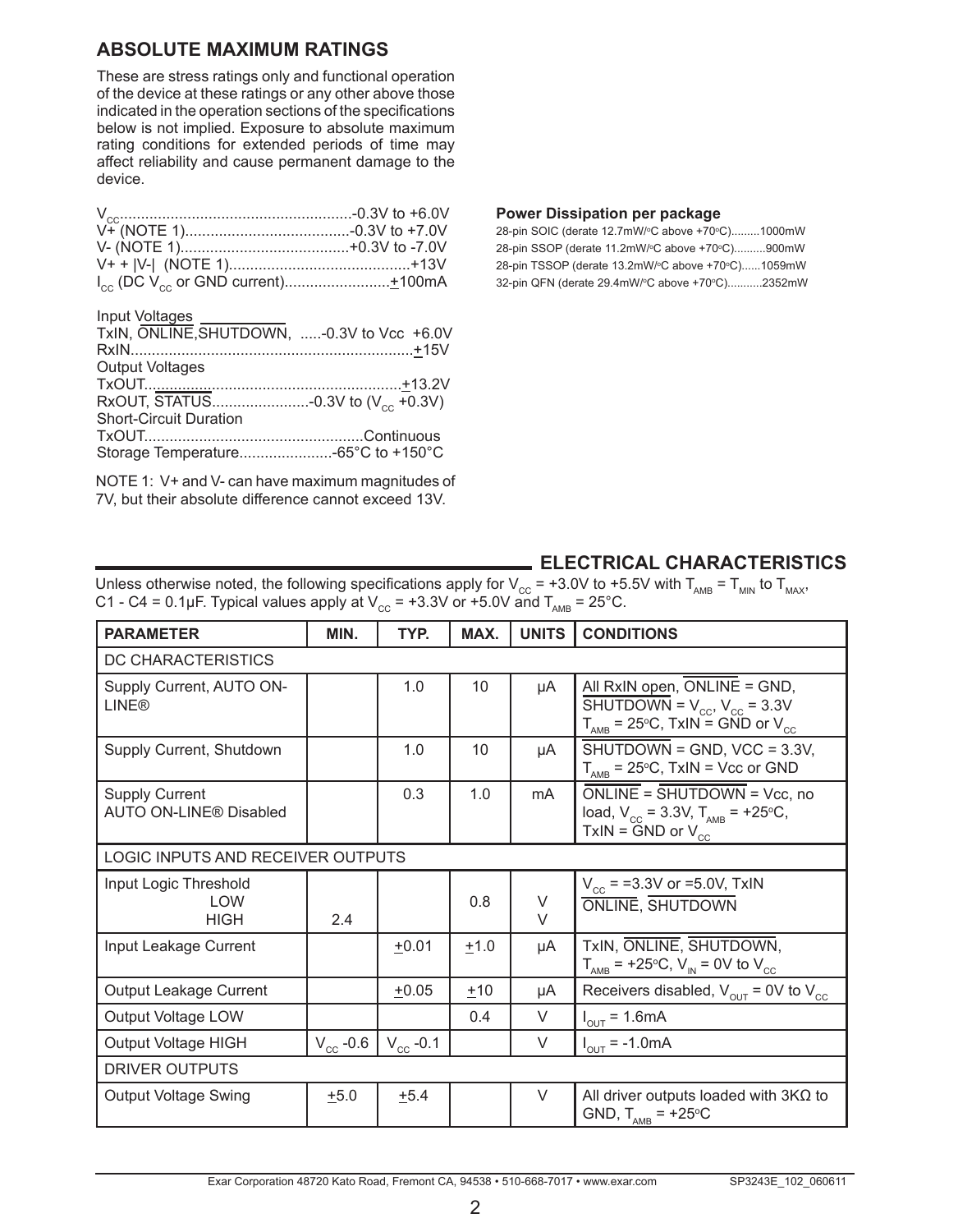### **ELECTRICAL CHARACTERISTICS**

Unless otherwise noted, the following specifications apply for V<sub>cc</sub> = +3.0V to +5.5V with T<sub>AMB</sub> = T<sub>MIN</sub> to T<sub>MAX</sub>, C1 - C4 = 0.1µF. Typical values apply at V $_{\rm CC}$  = +3.3V or +5.0V and T $_{\rm AMB}$  = 25°C.

| <b>PARAMETER</b>                                                               | ◡◡<br>MIN.    | TYP.         | MAX.       | AMB<br><b>UNITS</b> | <b>CONDITIONS</b>                                                                                                         |  |  |
|--------------------------------------------------------------------------------|---------------|--------------|------------|---------------------|---------------------------------------------------------------------------------------------------------------------------|--|--|
| DRIVER OUTPUTS (continued)                                                     |               |              |            |                     |                                                                                                                           |  |  |
| <b>Output Resistance</b>                                                       | 300           |              |            | Ω                   | $V_{cc}$ = V + = V - = 0V, $V_{OUT}$ = $\pm$ 2V                                                                           |  |  |
| <b>Output Short-Circuit Current</b>                                            |               | ±35          | ±60        | mA                  | $V_{\text{OUT}} = 0V$                                                                                                     |  |  |
| Output Leakage Current                                                         |               |              | $+25$      | μA                  | $V_{\text{cc}}$ = 0V or 3.0V to 5.5V, $V_{\text{OUT}}$ =<br>+12V, Drivers disabled                                        |  |  |
| <b>RECEIVER INPUTS</b>                                                         |               |              |            |                     |                                                                                                                           |  |  |
| Input Voltage Range                                                            | $-15$         |              | 15         | V                   |                                                                                                                           |  |  |
| Input Threshold LOW                                                            | 0.6           | 1.2          |            | V                   | $Vcc = 3.3V$                                                                                                              |  |  |
| Input Threshold LOW                                                            | 0.8           | 1.5          |            | V                   | $Vcc = 5.0V$                                                                                                              |  |  |
| Input Threshold HIGH                                                           |               | 1.5          | 2.4        | V                   | $Vcc = 3.3V$                                                                                                              |  |  |
| Input Threshold HIGH                                                           |               | 1.8          | 2.4        | V                   | $Vcc = 5.0V$                                                                                                              |  |  |
| Input Hysteresis                                                               |               | 0.3          |            | V                   |                                                                                                                           |  |  |
| Input Resistance                                                               | 3             | 5            | 7          | kΩ                  |                                                                                                                           |  |  |
| AUTO ON-LINE® CIRCUITRY CHARACTERISTICS (ONLINE = GND, SHUTDOWN = VCC) 25°C    |               |              |            |                     |                                                                                                                           |  |  |
| STATUS Output Voltage LOW                                                      |               |              | 0.4        | V                   | $I_{OUT} = 1.6mA$                                                                                                         |  |  |
| STATUS Output Voltage HIGH                                                     | $V_{cc}$ -0.6 |              |            | V                   | $I_{\text{out}} = -1.0 \text{mA}$                                                                                         |  |  |
| Receiver Threshold to Drivers<br>Enabled (t <sub>ONLINE</sub> )                |               | 350          |            | μs                  | Figure 14                                                                                                                 |  |  |
| Receiver Positive or Negative<br>Threshold to STATUS HIGH (t <sub>STSH</sub> ) |               | 0.2          |            | μs                  | Figure 14                                                                                                                 |  |  |
| Receiver Positive or Negative<br>Threshold to STATUS LOW (t <sub>STSL</sub> )  |               | 30           |            | μs                  | Figure 14                                                                                                                 |  |  |
| TIMING CHARACTERISTICS                                                         |               |              |            |                     |                                                                                                                           |  |  |
| Maximum Data Rate (U)                                                          | 1000          |              |            | Kbps                | $R_{L}$ = 3K $\Omega$ , C <sub>L</sub> = 250pF, one driver                                                                |  |  |
| (H)                                                                            | 460           |              |            |                     | active<br>$R_L$ = 3KΩ, C <sub>L</sub> = 1000pF, one<br>driver active                                                      |  |  |
| (B)                                                                            | 250           |              |            |                     | $RL$ = 3KΩ, C <sub>L</sub> = 1000pF, one<br>driver active                                                                 |  |  |
| $(-)$                                                                          | 120           |              |            |                     | $R_1 = 3K\Omega$ , C <sub>1</sub> = 1000pF, one<br>driver active                                                          |  |  |
| Receiver Propagation Delay                                                     |               |              |            |                     |                                                                                                                           |  |  |
| $t_{\text{\tiny{PHL}}}$<br>$\mathfrak{t}_{\scriptscriptstyle{\sf PLH}}$        |               | 0.15<br>0.15 |            | μs                  | Receiver input to Receiver out-<br>put, $C_i = 150pF$                                                                     |  |  |
| Receiver Output Enable Time                                                    |               | 200          |            | ns                  | Normal operation                                                                                                          |  |  |
| Receiver Output Disable Time                                                   |               | 200          |            | ns                  | Normal operation                                                                                                          |  |  |
| Driver Skew (E, EB)<br>(EH, EU)                                                |               | 100<br>50    | 500<br>100 | ns                  | $t_{\text{PHL}}$ - $t_{\text{PLH}}$                                                                                       |  |  |
| <b>Receiver Skew</b>                                                           |               | 50           |            | ns                  | $ t_{\text{PHL}} - t_{\text{PLH}} $                                                                                       |  |  |
| <b>Transition-Region Slew Rate</b><br>(EH, EU)<br>(E, EB)                      | 6             | 90           | 30         | $V/\mu s$           | Vcc = 3.3V, R <sub>i</sub> = 3kΩ, T <sub>AMB</sub> =<br>25°C, measurements taken from<br>-3.0V to +3.0V or +3.0V to -3.0V |  |  |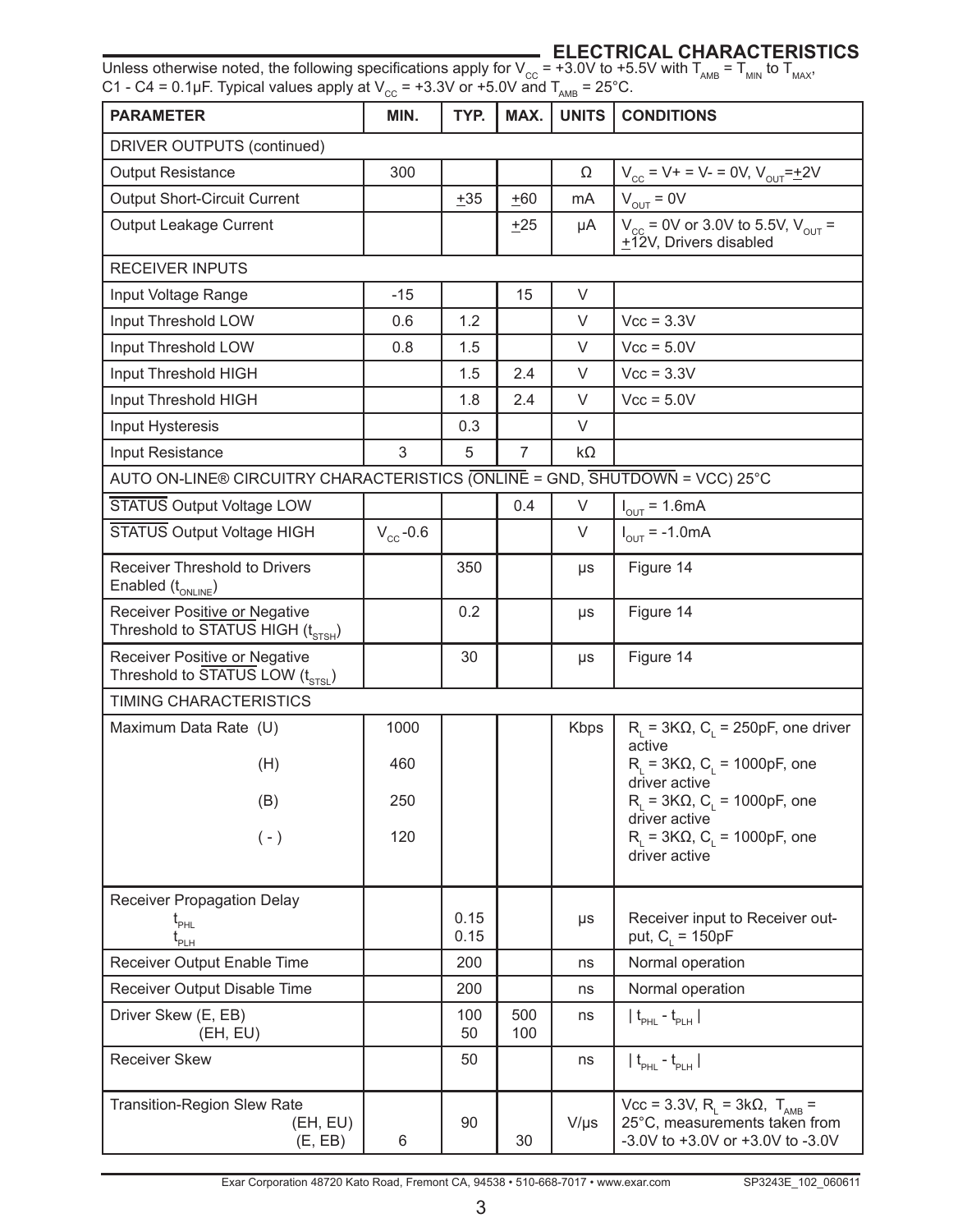## **TYPICAL PERFORMANCE CHARACTERISTICS**

Unless otherwise noted, the following performance characteristics apply for  $V_{\text{cc}}$  = +3.3V, 1000kbps data rate, all drivers loaded with 3kΩ, 0.1µF charge pump capacitors, and  $T_{\text{AMB}}$  = +25°C.



Figure 1. Transmitter Skew VS. Load Capacitance



Figure 2. Transmitter Output Voltage VS. Supply Voltage for the SP3243EU



Figure 3. Transmitter Output Voltage VS. Load Capacitance for the SP3243EU



Figure 4. Supply Current VS. Load Capacitance for the SP3243EU



Figure 5. Supply Current VS. Supply Voltage for the SP3243EU



Figure 6. Transmitter Output Voltage VS. Load Capacitance for the SP3243EB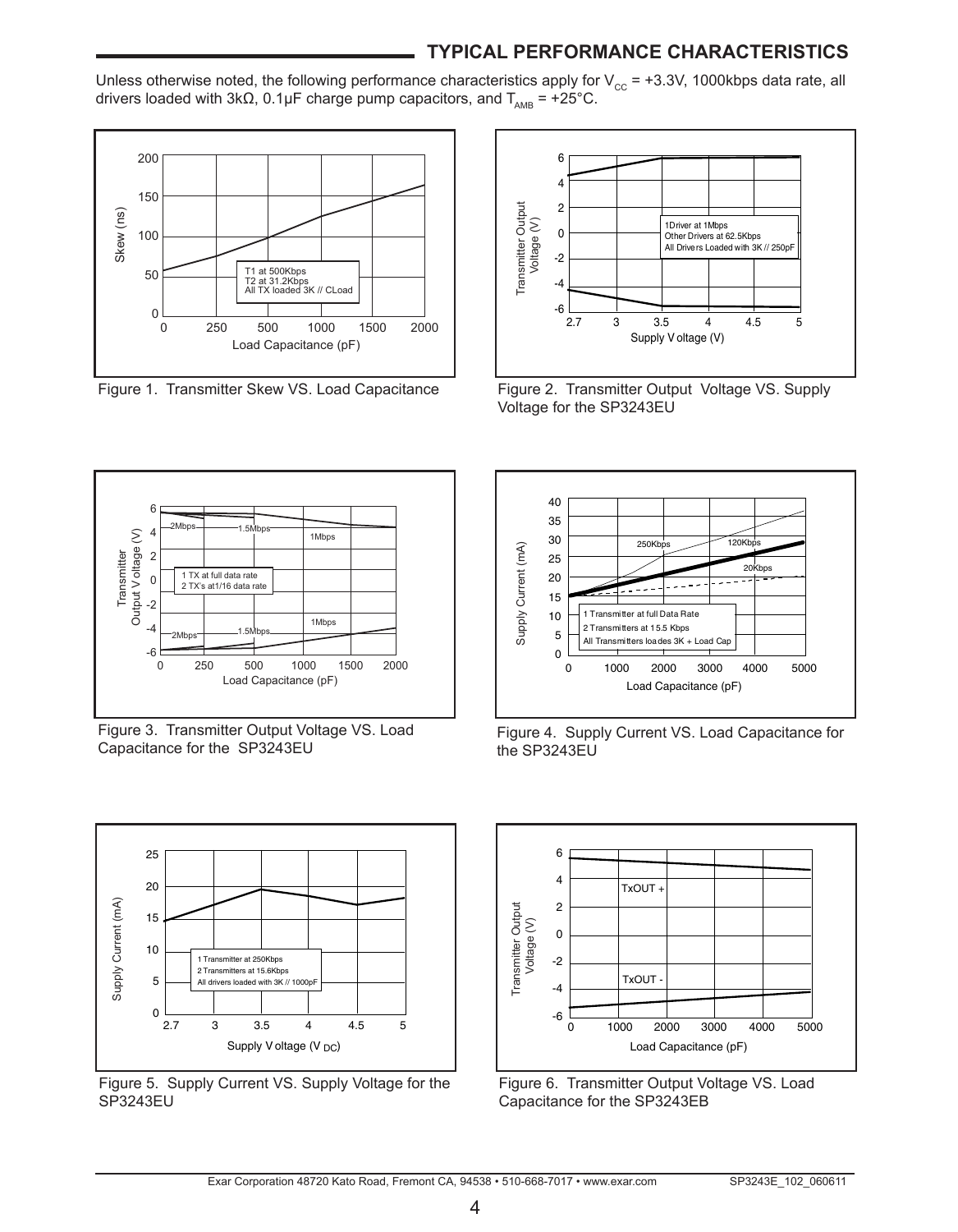#### **TYPICAL PERFORMANCE CHARACTERISTICS**

Unless otherwise noted, the following performance characteristics apply for V<sub>cc</sub> = +3.3V, 1000kbps data rate, all drivers loaded with 3kΩ, 0.1µF charge pump capacitors, and T<sub>AMB</sub> = +25°C.



Figure 7. Slew Rate VS. Load Capacitance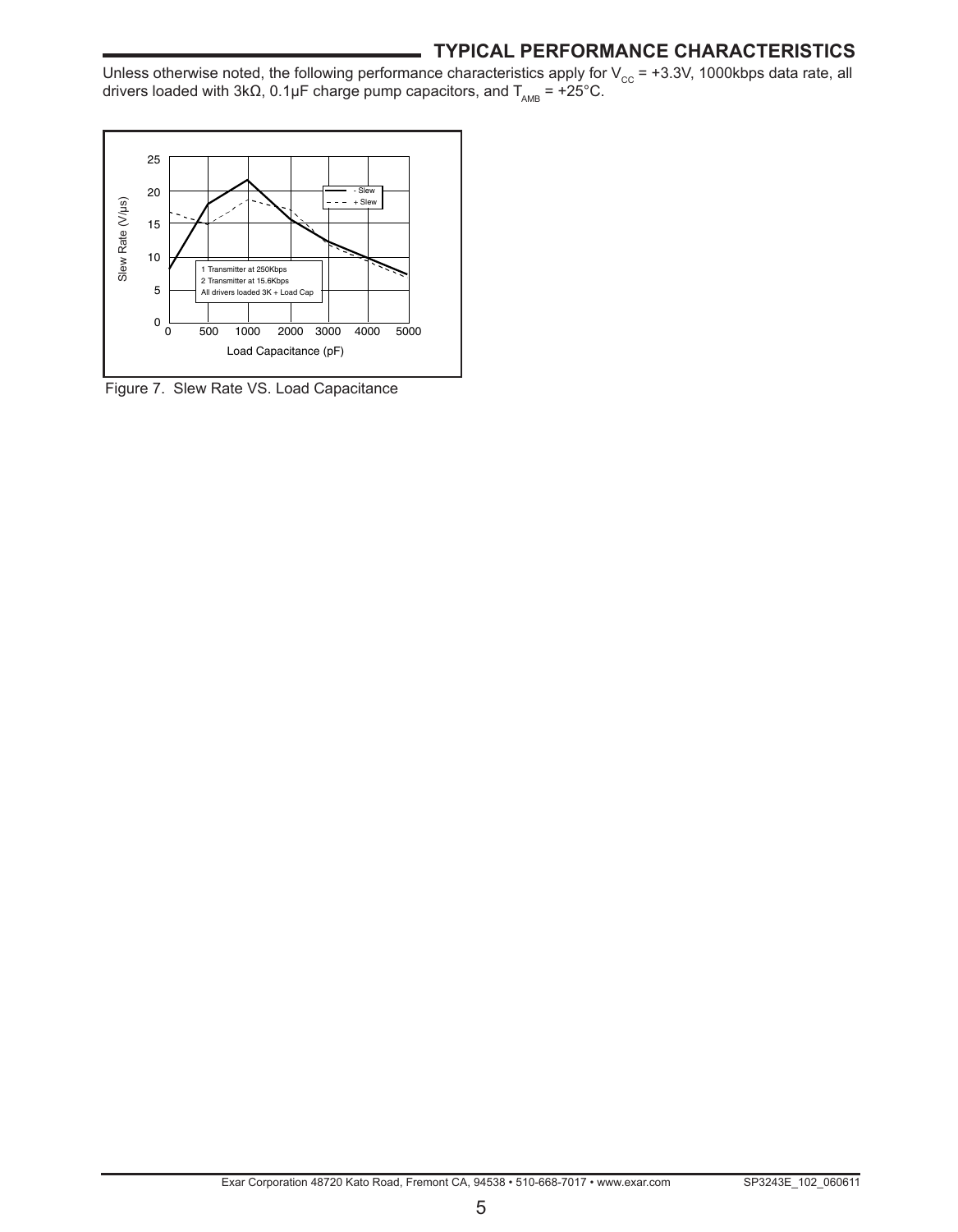|                    |                                                                                                                                       |                | PIN NUMBER        |
|--------------------|---------------------------------------------------------------------------------------------------------------------------------------|----------------|-------------------|
| <b>NAME</b>        | <b>FUNCTION</b>                                                                                                                       | SP3243E        | SP3243EUCR<br>QFN |
| $C1+$              | Positive terminal of the voltage doubler charge-pump capacitor                                                                        | 28             | 28                |
| $V +$              | Regulated +5.5V output generated by the charge pump                                                                                   | 27             | 26                |
| $C1-$              | Negative terminal of the voltage doubler charge-pump capacitor                                                                        | 24             | 22                |
| $C2+$              | Positive terminal of the inverting charge-pump capacitor                                                                              | 1              | 29                |
| $C2-$              | Negative terminal of the inverting charge-pump capacitor                                                                              | $\overline{2}$ | 31                |
| $V -$              | Regulated -5.5V output generated by the charge pump                                                                                   | 3              | 32                |
| $R_1$ IN           | RS-232 receiver input.                                                                                                                | 4              | $\overline{2}$    |
| $R,$ IN            | RS-232 receiver input                                                                                                                 | 5              | 3                 |
| $R_{\rm q}$ IN     | RS-232 receiver input                                                                                                                 | 6              | 4                 |
| $R_{\rm A}$ IN     | RS-232 receiver input                                                                                                                 | $\overline{7}$ | 5                 |
| $R_{c}$ IN         | RS-232 receiver input                                                                                                                 | 8              | 6                 |
| R <sub>1</sub> OUT | TTL/CMOS receiver output                                                                                                              | 19             | 17                |
| R <sub>2</sub> OUT | TTL/CMOS receiver output                                                                                                              | 18             | 16                |
| R <sub>2</sub> OUT | Non-inverting receiver-2 output, active in shutdown                                                                                   | 20             | 18                |
| $R_3$ OUT          | TTL/CMOS receiver output                                                                                                              | 17             | 15                |
| $R_{4}$ OUT        | TTL/CMOS receiver output                                                                                                              | 16             | 14                |
| R <sub>c</sub> OUT | TTL/CMOS receiver output                                                                                                              | 15             | 13                |
| <b>STATUS</b>      | TTL/CMOS Output indicating online and shutdown status                                                                                 | 21             | 19                |
| $T_1$ IN           | TTL/CMOS driver input                                                                                                                 | 14             | 12                |
| $T_{2}$ IN         | TTL/CMOS driver input                                                                                                                 | 13             | 11                |
| $T_{3}$ IN         | TTL/CMOS driver input                                                                                                                 | 12             | 10                |
| <b>ONLINE</b>      | Apply logic HIGH to override AUTO ON-LINE® circuitry<br>keeping drivers acive (SHUTDOWN must also be logic<br>HIGH, refer to Table 2) | 23             | 21                |
| $T1_{\text{OUT}}$  | RS-232 driver output                                                                                                                  | 9              | 7                 |
| $T2_{\text{OUT}}$  | RS-232 driver output                                                                                                                  | 10             | 8                 |
| $T3_{\text{OUT}}$  | RS-232 driver output                                                                                                                  | 11             | 9                 |
| <b>GND</b>         | Ground                                                                                                                                | 25             | 23                |
| $V_{cc}$           | +3.0V to +5.5V supply voltage                                                                                                         | 26             | 25                |
| <b>SHUTDOWN</b>    | Apply logic LOW to SHUTDOWN driver and charge pump.<br>This overrides all AUTO ON-LINE® circuitry and ONLINE<br>(Refer to table 2)    | 22             | 20                |
| <b>NC</b>          | No Connection                                                                                                                         |                | 1,24,27,30        |

Table 1. Device Pin Description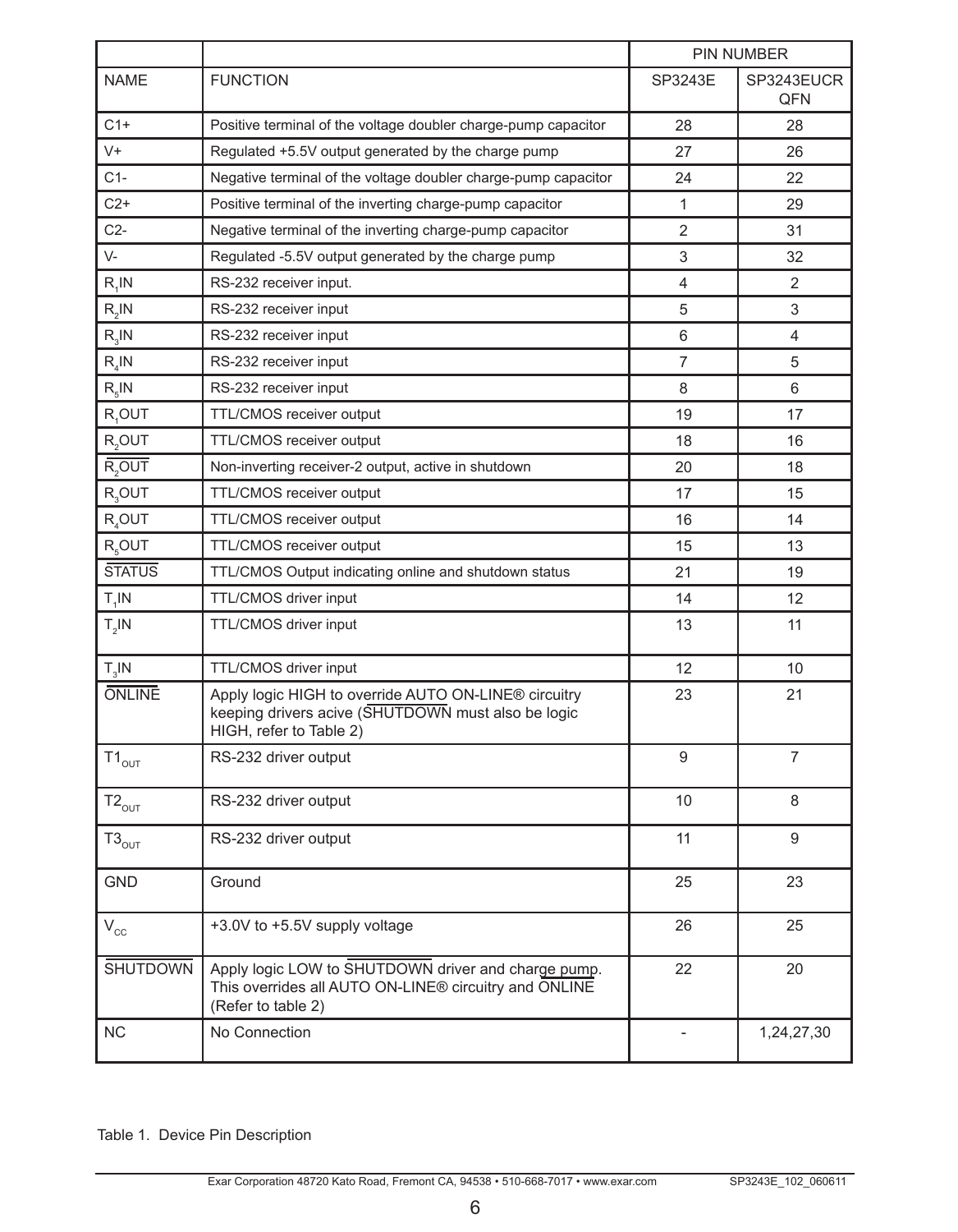

Figure 8. SP3243E Typical Operating Circuit



Figure 9. SP3243E QFN Pinout Configuration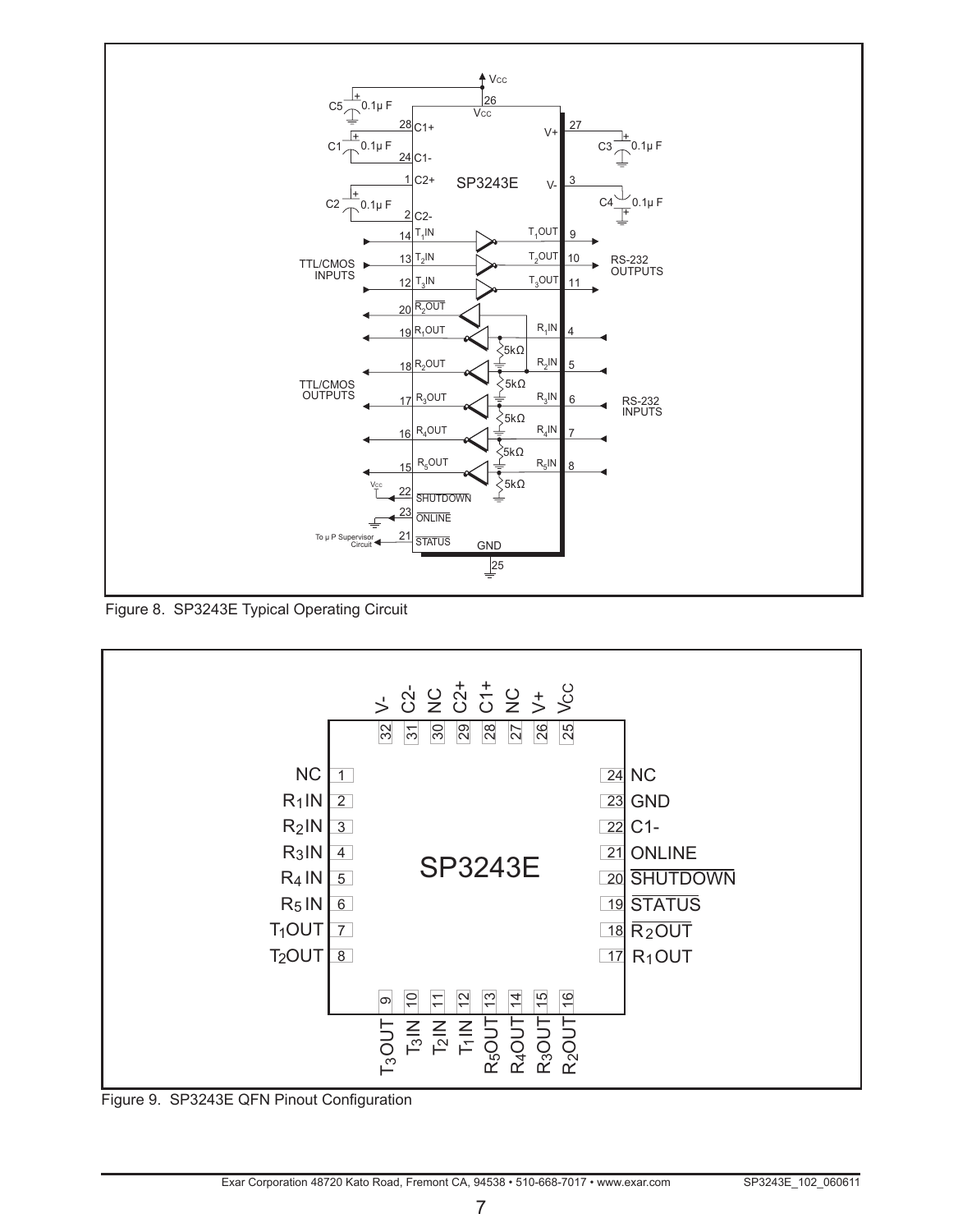#### **DESCRIPTION**

The SP3243E transceivers meet the EIA/TIA-232 and ITU-T V.28/V.24 communication protocols and can be implemented in battery-powered, portable, or hand-held applications such as notebook or palmtop computers. The SP3243E devices feature Exar's proprietary and patented (U.S.‑‑ 5,306,954) on-board charge pump circuitry that generates ±5.5V RS-232 voltage levels from a single +3.0V to +5.5V power supply. The SP3243EU devices can operate at a data rate of 1000kbps fully loaded.

The SP3243E is a 3-driver/5-receiver device, ideal for portable or hand-held applications. The SP3243E includes one complementary always-active receiver that can monitor an external device (such as a modem) in shutdown. This aids in protecting the UART or serial controller IC by preventing forward biasing of the protection diodes where  $V_{cc}$  may be disconnected.

The SP3243E series is an ideal choice for power sensitive designs. The SP3243E devices feature AUTO ON-LINE® circuitry which reduces the power supply drain to a 1µA supply current.



Figure 10. Interface Circuitry Controlled by Microprocessor Supervisory Circuit

In many portable or hand-held applications, an RS-232 cable can be disconnected or a connected peripheral can be turned off. Under these conditions, the internal charge pump and the drivers will be shut down. Otherwise, the system automatically comes online. This feature allows design engineers to address power saving concerns without major design changes.

#### **THEORY OF OPERATION**

The SP3243E series is made up of four basic circuit blocks:

- 1. Drivers
- 2. Receivers
- 3. the Exar proprietary charge pump, and
- 4. AUTO ON-LINE® circuitry.

#### **Drivers**

The drivers are inverting level transmitters that convert TTL or CMOS logic levels to 5.0V EIA/ TIA-232 levels with an inverted sense relative to the input logic levels. Typically, the RS-232 output voltage swing is  $\pm$ 5.4V with no load and +5V minimum fully loaded. The driver outputs are protected against infinite short-circuits to ground without degradation in reliability. These drivers comply with the EIA-TIA-232-F and all previous RS-232 versions. Unused drivers inputs should be connected to GND or  $V_{cc}$ .

The drivers have a minimum data rate of 250kbps (EB) or 1000kbps (EU) fully loaded.

Figure 11 shows a loopback test circuit used to test the RS-232 Drivers. Figure 12 shows the test results where one driver was active at 1Mbps and all three drivers loaded with an RS-232 receiver in parallel with a 250pF capacitor. Figure 13 shows the test results of the loopback circuit with all drivers active at 250kbps with typical RS-232 loads in parallel with 1000pF capacitors. A superior RS-232 data transmission rate of 1Mbps makes the SP3243EU an ideal match for high speed LAN and personal computer peripheral applications.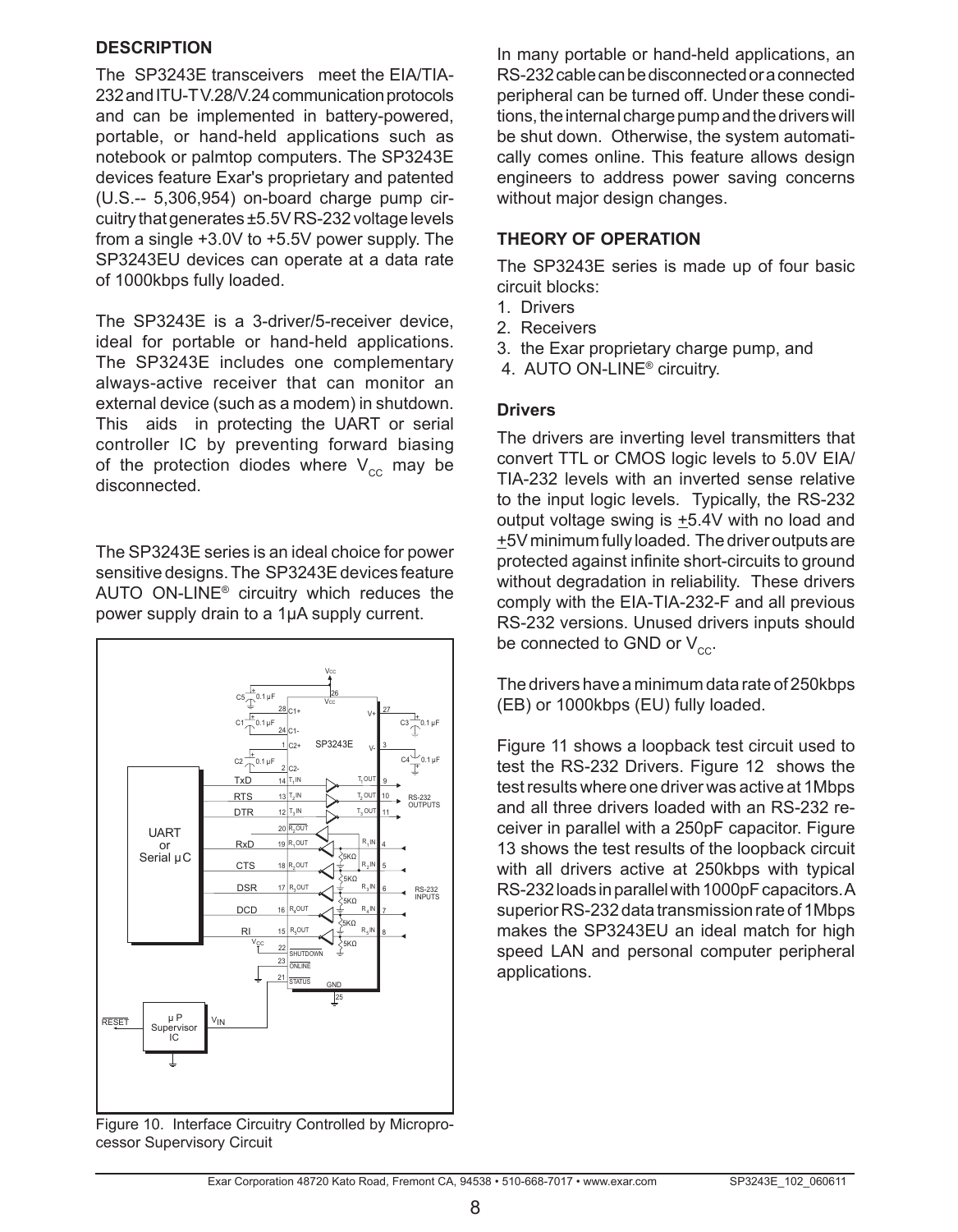

Figure 11. Loopback Test Circuit for RS-232 Driver Data Transmission Rates



Figure 12. Loopback Test results at 1Mbps



| Device: SP3243E                                                       |        |        |        |  |  |  |
|-----------------------------------------------------------------------|--------|--------|--------|--|--|--|
| R <sub>2</sub> OUT<br><b>SHUTDOWN</b><br><b>RxOUT</b><br><b>TxOUT</b> |        |        |        |  |  |  |
|                                                                       | High-Z | High-Z | Active |  |  |  |
| Active<br>Active<br>Active                                            |        |        |        |  |  |  |

#### Table 2. SHUTDOWN Truth Tables

Note: In AUTO ON-LINE® Mode where ONLINE = GND and  $\overline{\text{SHUTDOWN}} = V_{cc}$ , the device will shut down if there is no activity present at the Receiver inputs.

#### **Receivers**

The receivers convert +5.0V EIA/TIA-232 levels to TTL or CMOS logic output levels. Receivers are High-Z when the AUTO ON-LINE® circuitry is enabled or when in shutdown. The truth table logic of the SP3243 driver and receiver outputs can be found in Table 2.

The SP3243E includes an additional non-inverting receiver with an output  $R_2$ OUT.  $R_2$ OUT is an extra output that remains active and monitors activity while the other receiver outputs are forced into high impedance. This allows a Ring Indicator (RI) signal from a peripheral to be monitored without forward biasing the TTL/CMOS inputs of the other devices connected to the receiver outputs.

Since receiver input is usually from a transmission line where long cable lengths and system interference can degrade the signal, the inputs have a typical hysteresis margin of 300mV. This ensures that the receiver is virtually immune to noisy transmission lines. Should an input be left unconnected, an internal 5KΩ pulldown resistor to ground will commit the output of the receiver to a HIGH state.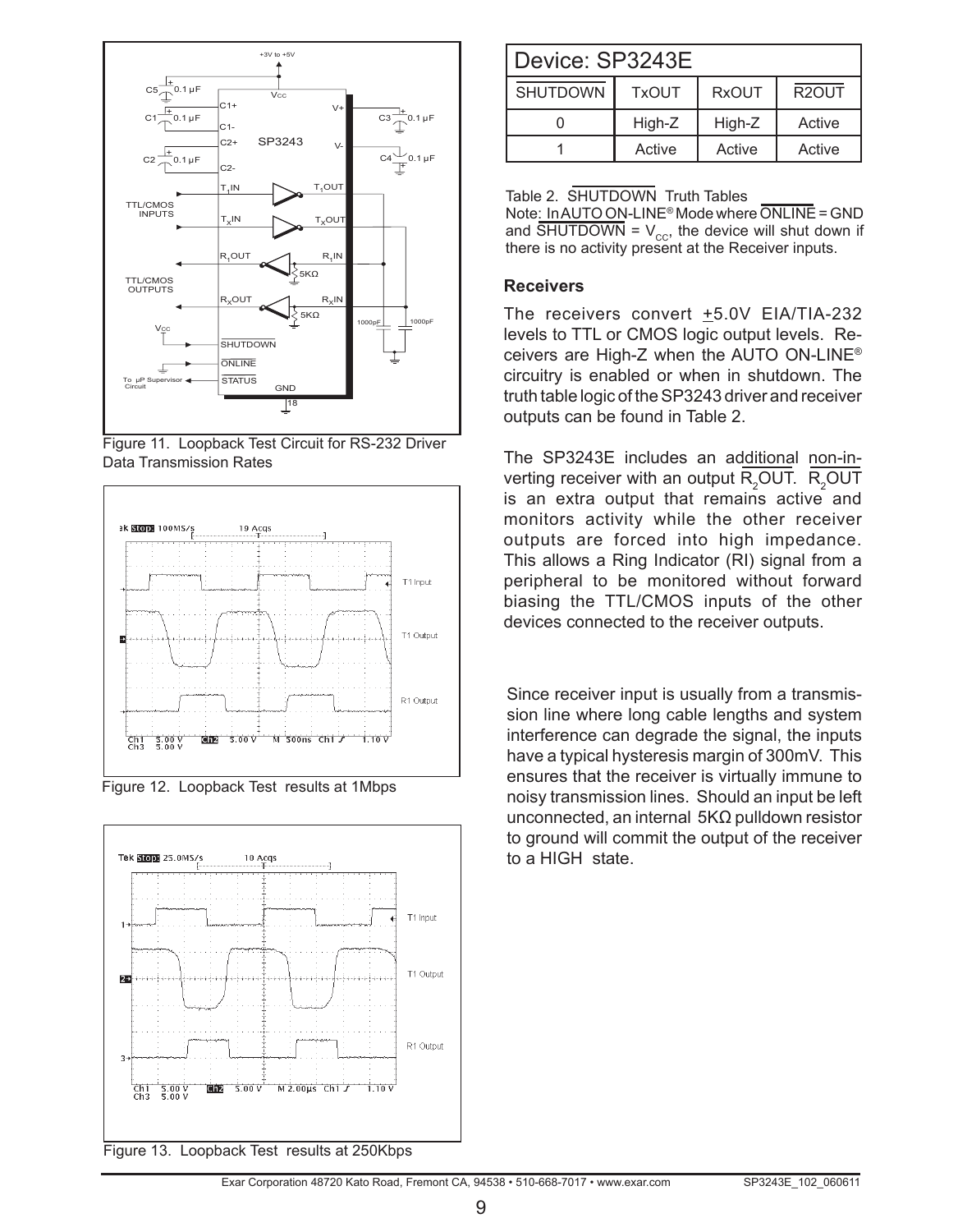#### **Charge Pump**

The charge pump is a Exar–patented design (U.S. 5,306,954) and uses a unique approach compared to older less–efficient designs. The charge pump still requires four external capacitors, but uses a four–phase voltage shifting technique to attain symmetrical 5.5V power supplies. The internal power supply consists of a regulated dual charge pump that provides output voltages 5.5V regardless of the input voltage  $(V_{cc})$  over the +3.0V to +5.5V range. This is important to maintain compliant RS-232 levels regardless of power supply fluctuations.

The charge pump operates in a discontinuous mode using an internal oscillator. If the output voltages are less than a magnitude of 5.5V, the charge pump is enabled. If the output voltages exceed a magnitude of 5.5V, the charge pump is disabled. This oscillator controls the four phases of the voltage shifting. A description of each phase follows.

#### **Phase 1**

 $-V_{ss}$  charge storage — During this phase of the clock cycle, the positive side of capacitors  $C_1$  and  $\mathsf{C}_2$  are initially charged to  $\mathsf{V}_{\mathrm{cc}}$ .  $\mathsf{C}_\mathsf{l}^*$  is then switched to GND and the charge in C<sub>1</sub>  $\overline{\ }$  is transferred to C<sub>2</sub>  $\overline{\ }$  . Since  $\mathsf{C}_2^{\scriptscriptstyle +}$  is connected to  $\mathsf{V}_{\mathrm{cc}}^{\scriptscriptstyle -}$ , the voltage potential across capacitor  $\textsf{C}_\textsf{2}$  is now 2 times  $\textsf{V}_\textsf{cc}.$ 

#### **Phase 2**

 $-$  V<sub>ss</sub> transfer  $-$  Phase two of the clock connects the negative terminal of  $\textsf{C}_\textsf{2}$  to the  $\textsf{V}_\textsf{ss}$ storage capacitor and the positive terminal of  $C<sub>2</sub>$  to GND. This transfers a negative generated voltage to  $C_{3}$ . This generated voltage is regulated to a minimum voltage of -5.5V. Simultaneous with the transfer of the voltage to  $\mathsf{C}_{_{3}},$ the positive side of capacitor  $\mathsf{C}_\mathtt{1}$  is switched to  $\mathsf{V}_\mathtt{cc}$ and the negative side is connected to GND.

#### **Phase 3**

 $-V_{\text{DD}}$  charge storage — The third phase of the clock is identical to the first phase — the charge transferred in  $\mathsf{C}_\mathtt{1}$  produces –V $_\mathrm{cc}$  in the negative terminal of  $C_1$ , which is applied to the negative side of capacitor  $\mathsf{C}_2^{\vphantom{\ast}}$  . Since  $\mathsf{C}_2^{\vphantom{\ast}}$  is at  $\mathsf{V}_{\text{cc}}^{\vphantom{\ast}}$ , the voltage potential across  $\mathsf{C}_2$  is 2 times  $\mathsf{V}_{\mathrm{cc}}.$ 

#### **Phase 4**

 $-V_{\text{DD}}$  transfer — The fourth phase of the clock connects the negative terminal of  $C_2$  to GND, and transfers this positive generated voltage across  $\mathsf{C}_\mathsf{2}$  to  $\mathsf{C}_\mathsf{4}$ , the  $\mathsf{V}_\mathsf{DD}$  storage capacitor. This voltage is regulated to +5.5V. At this voltage, the internal oscillator is disabled. Simultaneous with the transfer of the voltage to  $C_4$ , the positive side of capacitor  $\textsf{C}_\textsf{\tiny 1}$  is switched to  $\textsf{V}_\textsf{cc}$ and the negative side is connected to GND, allowing the charge pump cycle to begin again. The charge pump cycle will continue as long as the operational conditions for the internal oscillator are present.

Since both V<sup>+</sup> and V<sup>-</sup> are separately generated from  $\mathsf{V}_{\mathsf{cc}}$ , in a no–load condition V $^*$  and V $^-$  will be symmetrical. Older charge pump approaches that generate V– from V+ will show a decrease in the magnitude of  $V^-$  compared to  $V^*$  due to the inherent inefficiencies in the design. The clock rate for the charge pump typically operates at greater than 250kHz. The external capacitors can be as low as 0.1µF with a 16V breakdown voltage rating.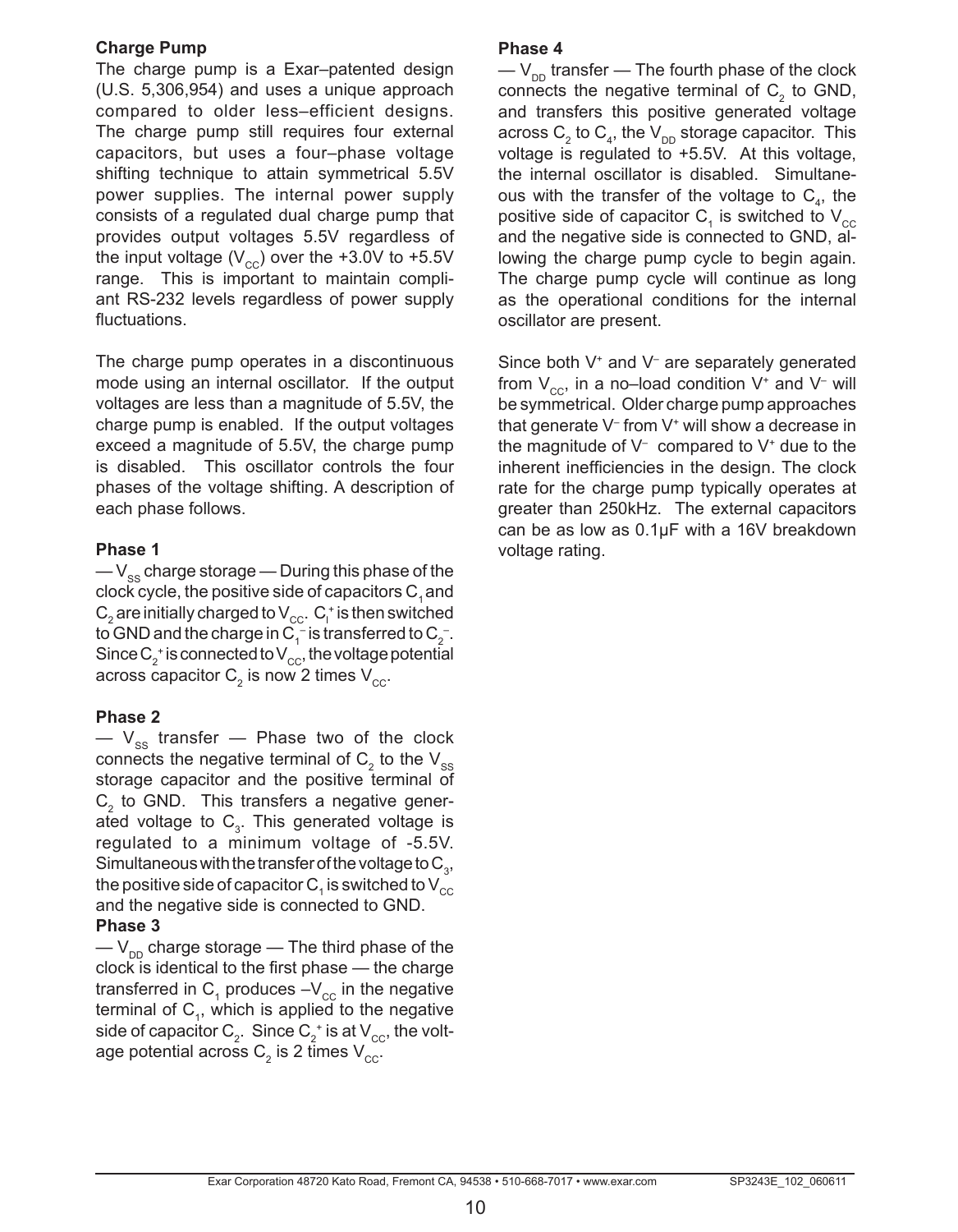| Minimum recommended charge pump capacitor value             |                                             |  |  |  |  |
|-------------------------------------------------------------|---------------------------------------------|--|--|--|--|
| Charge pump capacitor value for SP32XX<br>Input Voltage Vcc |                                             |  |  |  |  |
| 3.0V to 3.6V<br>$C1 - C4 = 0.1 \mu F$                       |                                             |  |  |  |  |
| 4.5V to 5.5V                                                | $C1 = 0.047 \mu F$ , $C2 - C4 = 0.33 \mu F$ |  |  |  |  |
| 3.0V to 5.5V                                                | $C1 - C4 = 0.22 \mu F$                      |  |  |  |  |

The Exar-patented charge pumps are designed to operate reliably with a range of low cost capacitors. Either polarized or non polarized capacitors may be used. If polarized capacitors are used they should be oriented as shown in the Typical Operating Circuit. The V+ capacitor may be connected to either ground or Vcc (polarity reversed.)

The charge pump operates with 0.1µF capacitors for 3.3V operation. For other supply voltages, see the table for required capacitor values. Do not use values smaller than those listed. Increasing the capacitor values (e.g., by doubling in value)

The SP3243E devices have a patent pending AUTO ON-LINE® circuitry on board that saves power in applications such as laptop computers, palmtop (PDA) computers and other portable systems.

The SP3243E devices incorporate an AUTO ON-LINE® circuit that automatically enables itself when the external transmitters are enabled and the cable is connected. Conversely, the AUTO ON-LINE® circuit also disables most of the internal circuitry when the device is not being used and goes into a standby mode where the device typically draws 1µA. This function is externally controlled by the ONLINE pin. When this pin is tied to a logic LOW, the AUTO ON-LINE® function is active. Once active, the device is enabled until there is no activity on the receiver inputs. The receiver input typically sees at least +3V, which are generated from the transmitters at the other end of the cable with a +5V minimum.

reduces ripple on the transmitter outputs and may slightly reduce power consumption. C2, C3, and C4 can be increased without changing C1's value.

For best charge pump efficiency locate the charge pump and bypass capacitors as close as possible to the IC. Surface mount capacitors are best for this purpose. Using capacitors with lower equivalent series resistance (ESR) and self-inductance, along with minimizing parasitic PCB trace inductance will optimize charge pump operation. Designers are also advised to consider that capacitor values may shift over time and operating temperature.

#### **AUTO ONLINE CIRCUITRY**

When the external transmitters are disabled or the cable is disconnected, the receiver inputs will be pulled down by their internal 5kΩ resistors to ground. When this occurs over a period of time, the internal transmitters will be disabled and the device goes into a shutdown or standy mode. When ONLINE is HIGH, the AUTO ON-LINE® mode is disabled.

The AUTO ON-LINE® circuit has two stages:

1) Inactive Detection 2) Accumulated Delay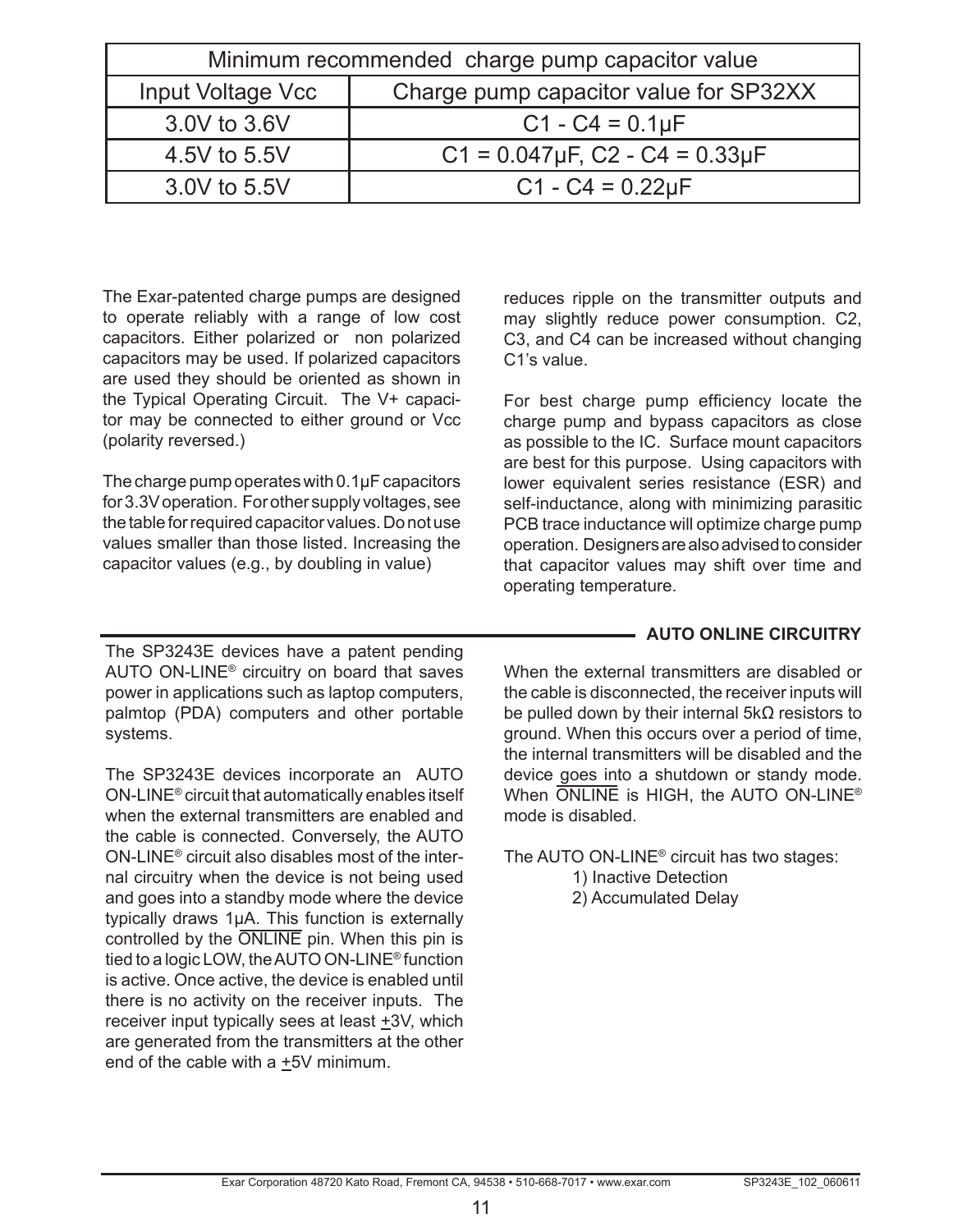

Figure 14. AUTO ON-LINE® Timing Waveforms

The first stage, shown in Figure 21, detects an inactive input. A logic HIGH is asserted on R. INACT if the cable is disconnected or the external transmitters are disabled. Otherwise, R. INACT will be at a logic LOW. This circuit is duplicated for each of the other receivers.

The second stage of the AUTO ON-LINE® circuitry, shown in Figure 22, processes all the receiver's R. INACT signals with an accumulated delay that disables the device to a 1µA supply current.

The STATUS pin goes to a logic LOW when the cable is disconnected, the external transmitters are disabled, or the SHUTDOWN pin is invoked. The typical accumulated delay is around 20µs.

When the SP3243E drivers or internal charge pump are disabled, the supply current is reduced to 1µA. This can commonly occur in hand-held or portable applications where the RS-232 cable is disconnected or the RS-232 drivers of the connected peripheral are turned off.

The AUTO ON-LINE® mode can be disabled by the SHUTDOWN pin. If this pin is a logic LOW, the AUTO ON-LINE® function will not operate regardless of the logic state of the ONLINE pin. Table 3 summarizes the logic of the AUTO ON-LINE® operating modes. The truth table logic of the SP3243E driver and receiver outputs can be found in Table 2.

The STATUS pin outputs a logic LOW signal if the device is shutdown. This pin goes to a logic HIGH when the external transmitters are enabled and the cable is connected.

When the SP3243E devices are shut down, the charge pumps are turned off. V+ charge pump output decays to  $V_{cc}$ , the V- output decays to GND. The decay time will depend on the size of capacitors used for the charge pump. Once in shutdown, the time required to exit the shut down state and have valid V+ and V- levels is typically 200µs.

For easy programming, the STATUS can be used to indicate DSR or a Ring Indicator signal. Tying ONLINE and SHUTDOWN together will bypass the AUTO ON-LINE® circuitry so this connection acts like a shutdown input pin.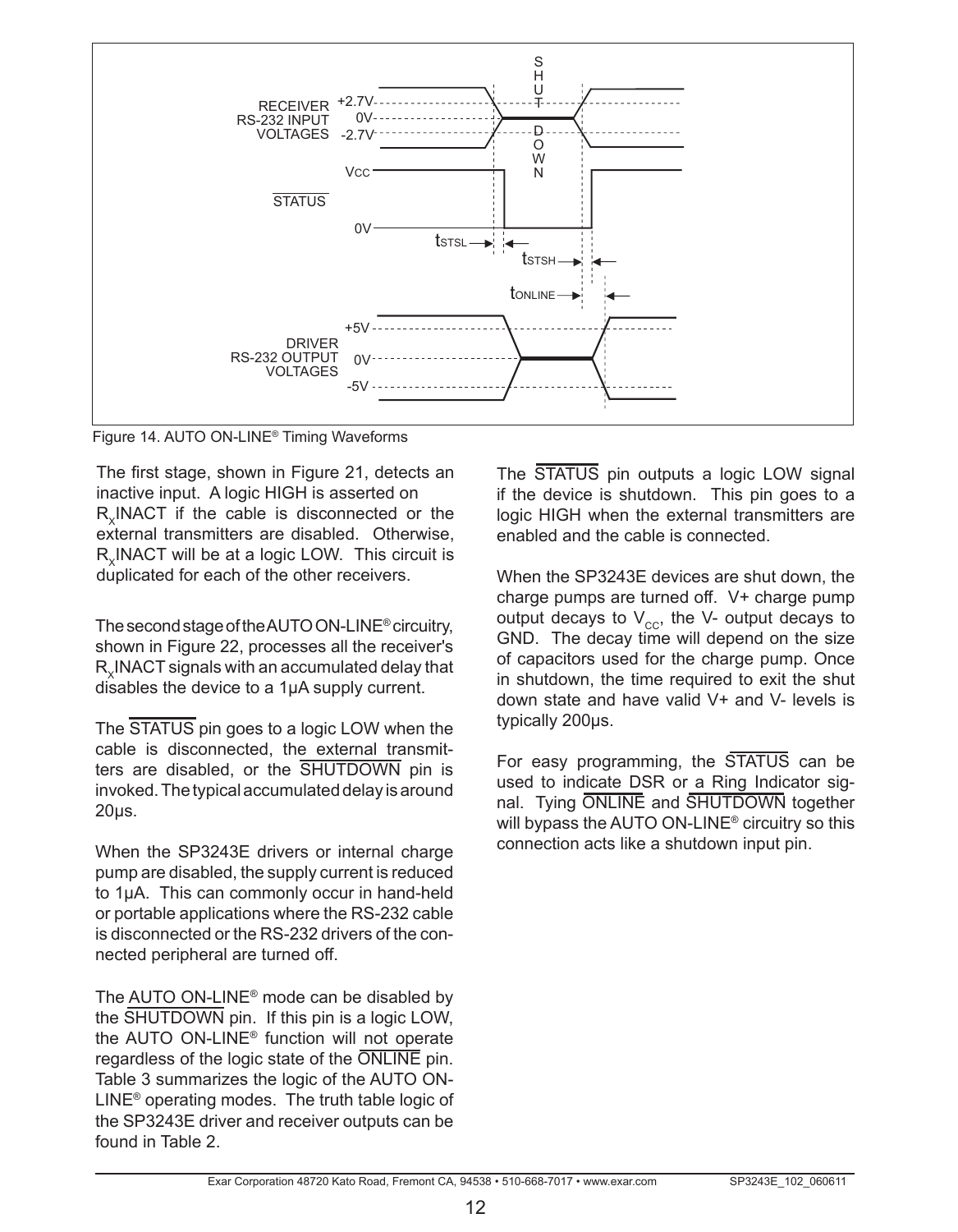



Figure 16. Charge Pump — Phase 2



Figure 17. Charge Pump — Phase 3



Figure 18. Charge Pump — Phase 4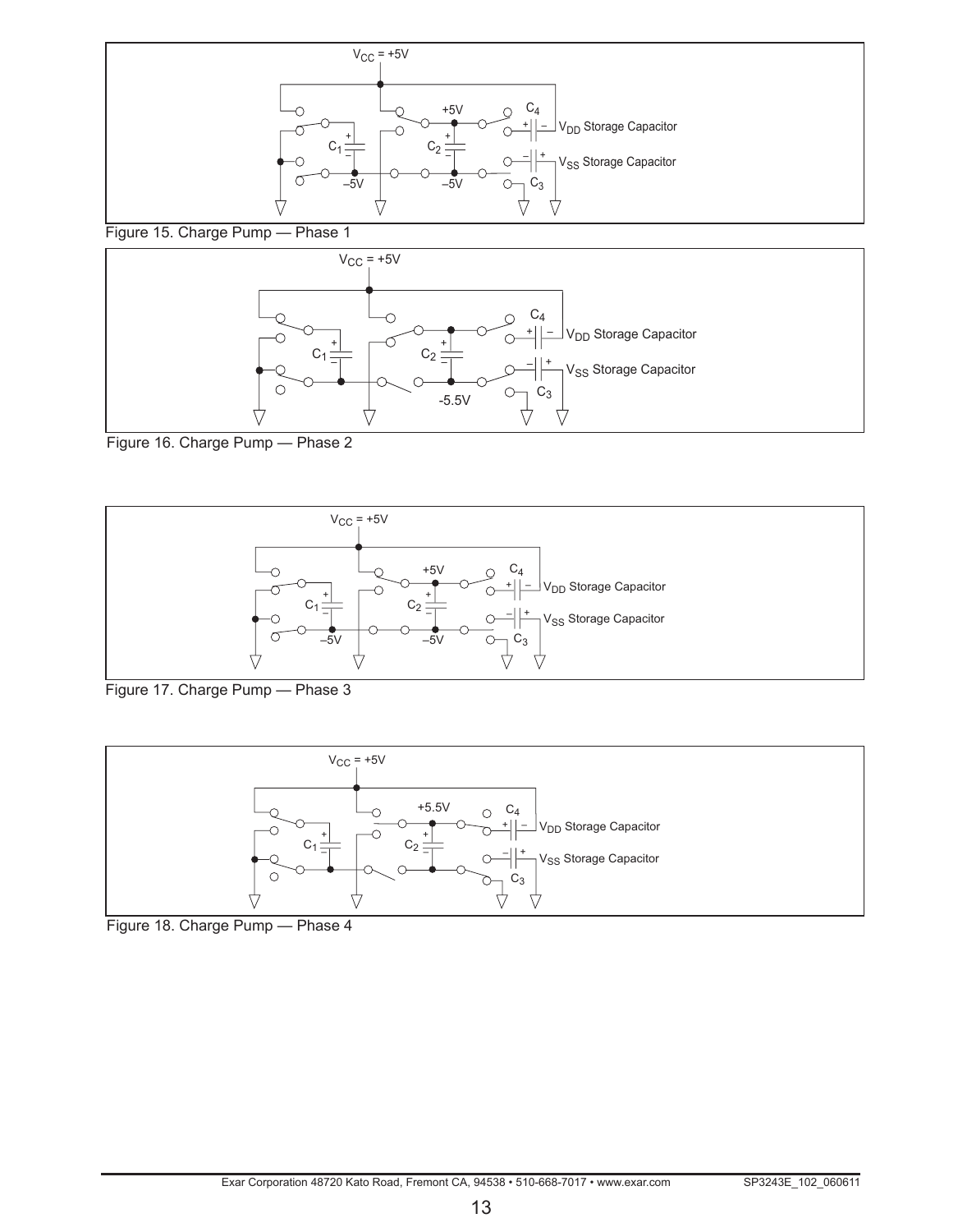



The SP3243E driver outputs are able to maintain voltage under loading of up to 2.5mA per driver, ensuring sufficient output for mouse-driving applications.





Figure 20. Circuit for the connectivity of the SP3243E with a DB-9 connector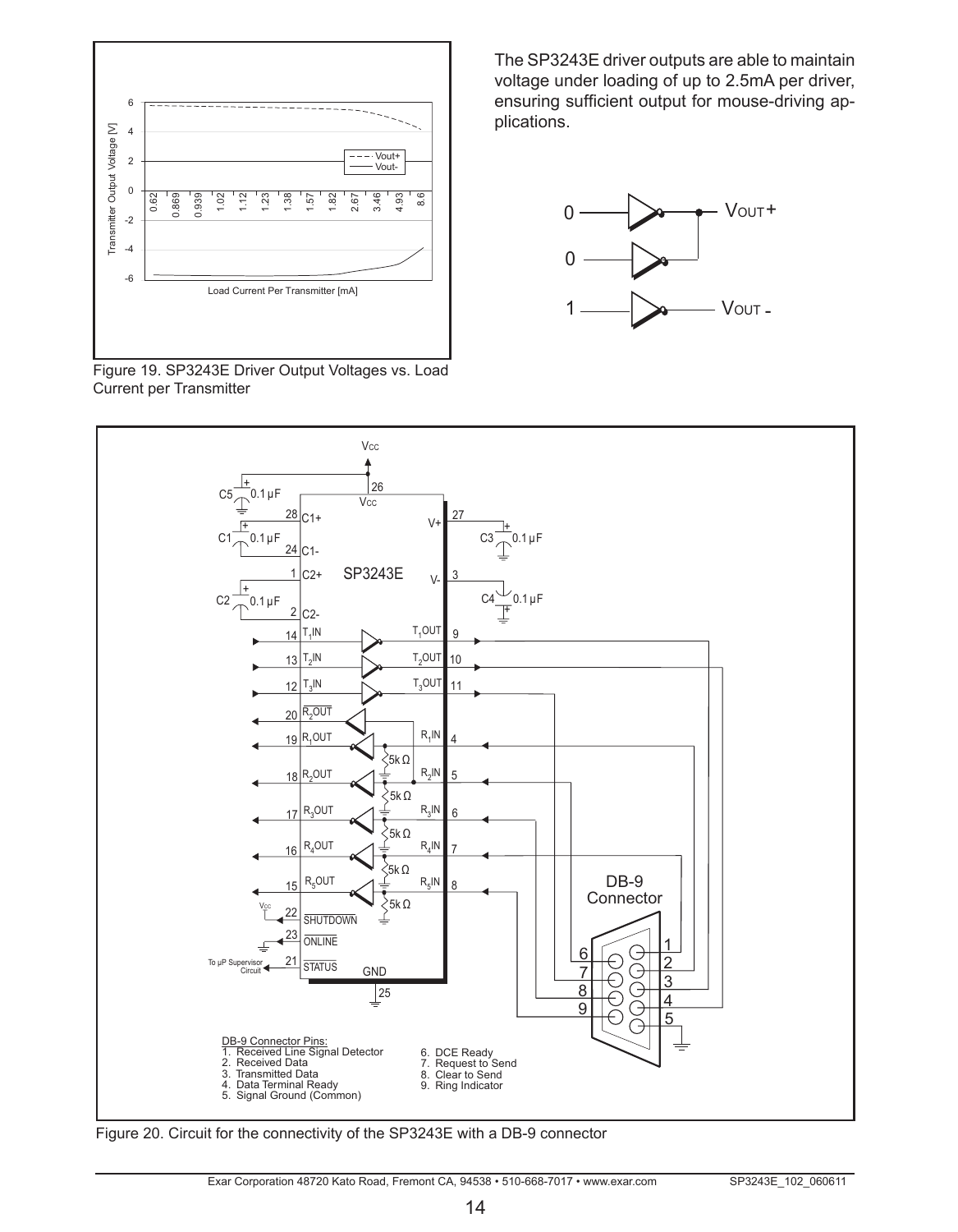| RS-232 SIGNAL<br>AT RECEIVER<br><b>INPUT</b> | <b>SHUTDOWN</b><br><b>INPUT</b> | <b>ONLINE INPUT</b> | <b>STATUS OUTPUT</b> | <b>TRANSCEIVER</b><br><b>STATUS</b> |
|----------------------------------------------|---------------------------------|---------------------|----------------------|-------------------------------------|
| <b>YES</b>                                   | <b>HIGH</b>                     | LOW                 | <b>HIGH</b>          | Normal Operation<br>(Auto-Online)   |
| <b>NO</b>                                    | <b>HIGH</b>                     | <b>HIGH</b>         | <b>LOW</b>           | <b>Normal Operation</b>             |
| <b>NO</b>                                    | <b>HIGH</b>                     | LOW                 | <b>LOW</b>           | Shutdown<br>(Auto-Online)           |
| <b>YES</b>                                   | LOW                             | <b>HIGH / LOW</b>   | <b>HIGH</b>          | Shutdown                            |
| <b>NO</b>                                    | LOW                             | HIGH / LOW          | LOW                  | Shutdown                            |

Table 3. AUTO ON-LINE® Logic



Figure 21. Stage I of AUTO ON-LINE® Circuitry



Figure 22. Stage II of AUTO ON-LINE® Circuitry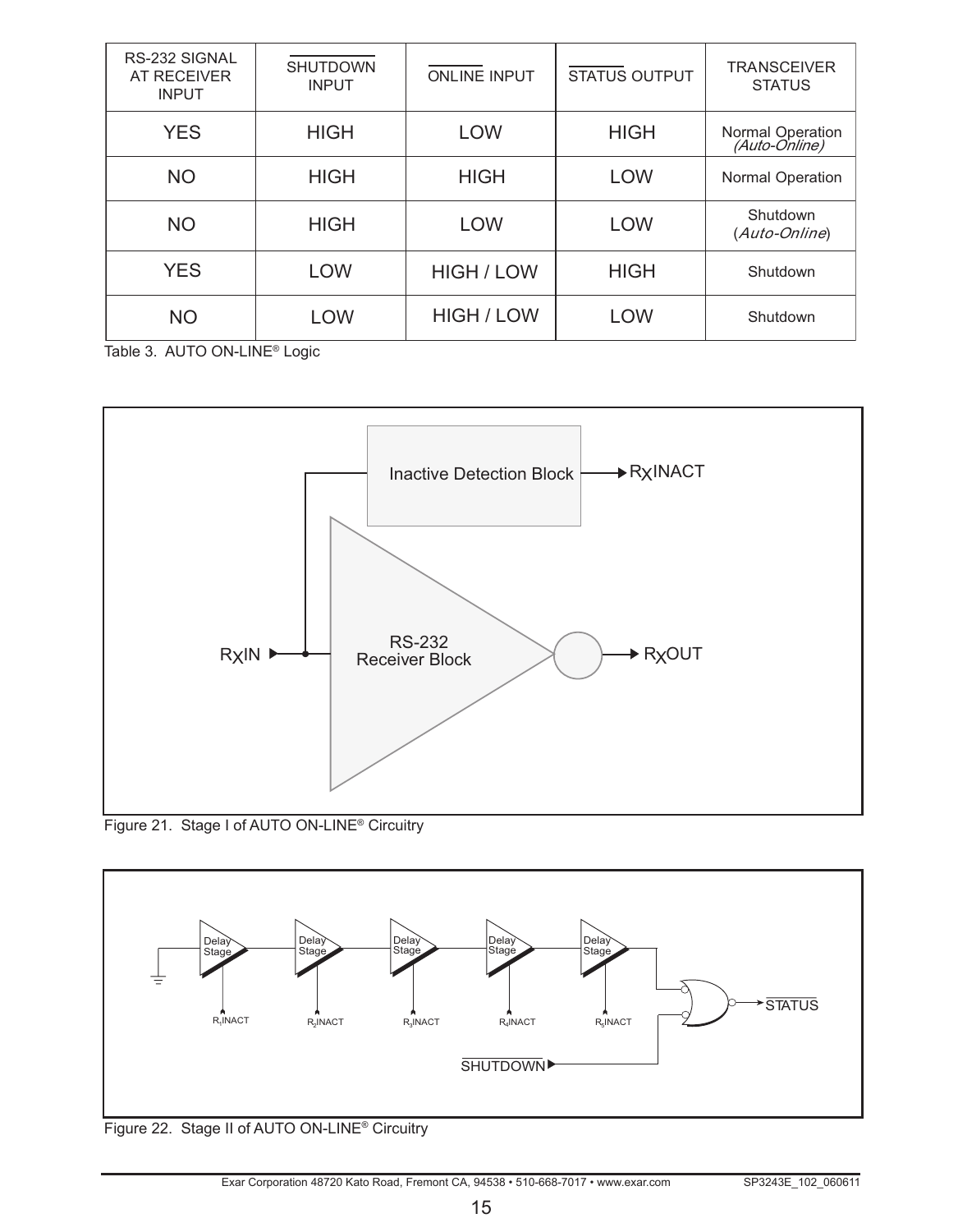#### **ESD Tolerance**

The SP3243E series incorporates ruggedized ESD cells on all driver output and receiver input pins. The ESD structure is improved over our previous family for more rugged applications and environments sensitive to electro-static discharges and associated transients. The improved ESD tolerance is at least  $±15kV$  without damage nor latch-up.

There are different methods of ESD testing applied:

> a) MIL-STD-883, Method 3015.7 b) IEC61000-4-2 Air-Discharge c) IEC61000-4-2 Direct Contact

The Human Body Model has been the generally accepted ESD testing method for semi-conductors. This method is also specified in MIL-STD-883, Method 3015.7 for ESD testing. The premise of this ESD test is to simulate the human body's potential to store electro-static energy and discharge it to an integrated circuit. The simulation is performed by using a test model as shown in Figure 23. This method will test the IC's capability to withstand an ESD transient during normal handling such as in manufacturing areas where the ICs tend to be handled frequently.

The IEC-61000-4-2, formerly IEC801-2, is generally used for testing ESD on equipment and systems. For system manufacturers, they must guarantee a certain amount of ESD protection since the system itself is exposed to the outside environment and human presence. The premise with IEC61000-4-2 is that the system is required to withstand an amount of static electricity when ESD is applied to points and surfaces of the equipment that are accessible to personnel during normal usage. The transceiver IC receives most of the ESD current when the ESD source is applied to the connector pins. The test circuit for IEC61000-4-2 is shown on Figure 24. There are two methods within IEC61000-4-2, the Air Discharge method and the Contact Discharge method.

With the Air Discharge Method, an ESD voltage is applied to the equipment under test (EUT) through air. This simulates an electrically charged person ready to connect a cable onto the rear of the system only to find an unpleasant zap just before the person touches the back panel. The high energy potential on the person discharges through an arcing path to the rear panel of the system before he or she even touches the system. This energy, whether discharged directly or through air, is predominantly a function of the discharge current rather than the discharge voltage. Variables with an air discharge such as approach speed of the object carrying the ESD potential to the system and humidity will tend to change the discharge current. For example, the rise time of the discharge current varies with the approach speed.

The Contact Discharge Method applies the ESD current directly to the EUT. This method was devised to reduce the unpredictability of the ESD arc. The discharge current rise time is constant since the energy is directly transferred without the air-gap arc. In situations such as hand held systems, the ESD charge can be directly discharged to the equipment from a person already holding the equipment. The current is transferred on to the keypad or the serial port of the equipment directly and then travels through the PCB and finally to the IC.



Figure 23. ESD Test Circuit for Human Body Model

Exar Corporation 48720 Kato Road, Fremont CA, 94538 • 510-668-7017 • www.exar.com SP3243E 102 060611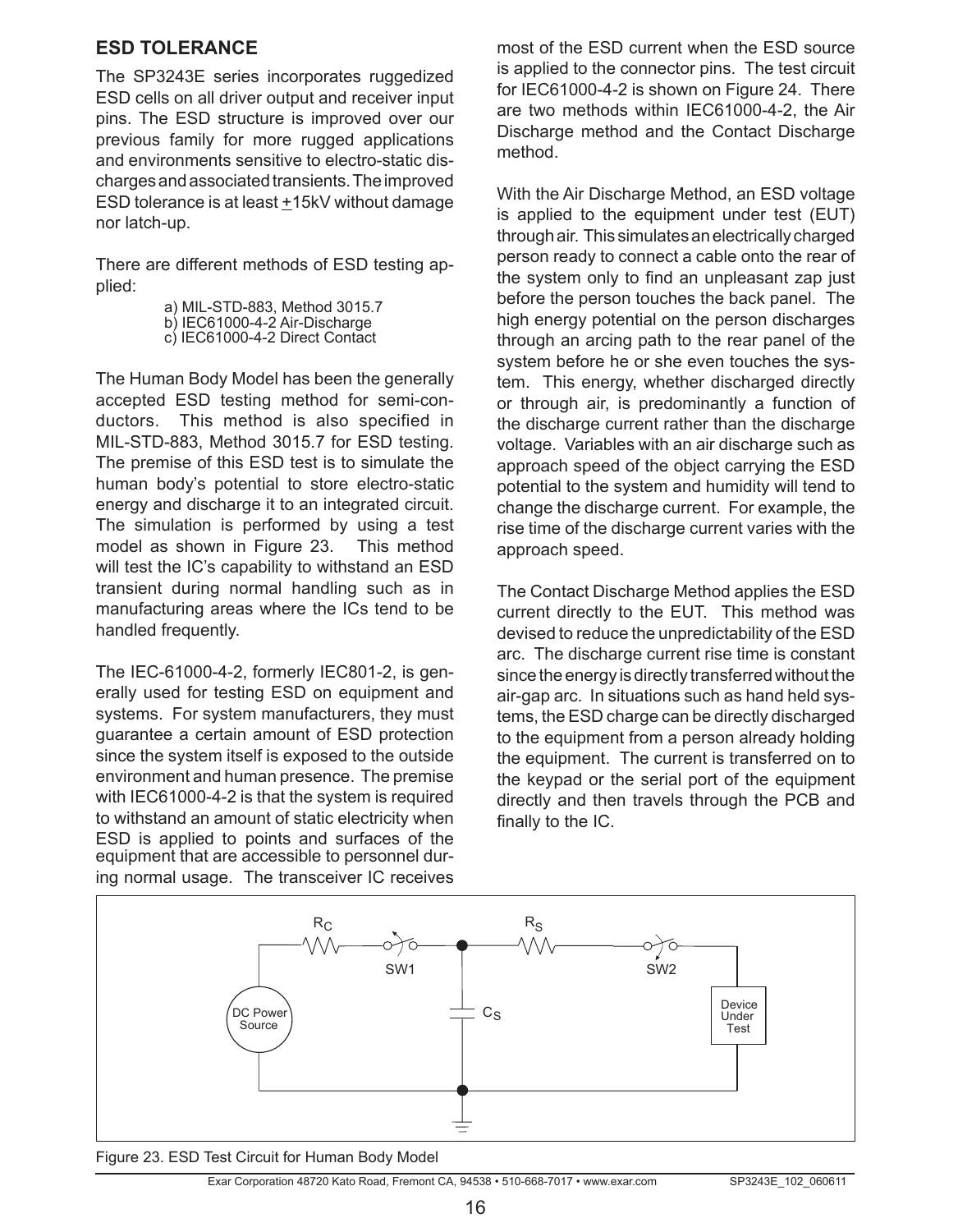

Figure 24. ESD Test Circuit for IEC61000-4-2

The circuit models in Figures 23 and 24 represent the typical ESD testing circuit used for all three methods. The  $C_{\rm s}$  is initially charged with the DC power supply when the first switch (SW1) is on. Now that the capacitor is charged, the second switch (SW2) is on while SW1 switches off. The voltage stored in the capacitor is then applied through  $R<sub>o</sub>$ , the current limiting resistor, onto the device under test (DUT). In ESD tests, the SW2 switch is pulsed so that the device under test receives a duration of voltage.

For the Human Body Model, the current limiting resistor  $(R_c)$  and the source capacitor  $(C_c)$  are  $1.5k\Omega$  an 100pF, respectively. For IEC-61000-4-2, the current limiting resistor  $(R<sub>s</sub>)$  and the source capacitor (C<sub>c</sub>) are 330Ω an 150pF, respectively.

The higher  $C_s$  value and lower  $R_s$  value in the IEC61000-4-2 model are more stringent than the Human Body Model. The larger storage capacitor injects a higher voltage to the test point when SW2 is switched on. The lower current limiting resistor increases the current charge onto the



Figure 25. ESD Test Waveform for IEC61000-4-2

| <b>DEVICE PIN</b><br><b>TESTED</b>       | <b>HUMAN BODY</b><br><b>MODEL</b> |                      | IEC61000-4-2<br><b>Direct Contact</b> |        |
|------------------------------------------|-----------------------------------|----------------------|---------------------------------------|--------|
|                                          |                                   | <b>Air Discharge</b> |                                       | Level  |
| <b>Driver Outputs</b><br>Receiver Inputs | $+15kV$<br>$+15kV$                | $+15kV$<br>$+15kV$   | +8kV<br>+8kV                          | 4<br>4 |

Table 4. Transceiver ESD Tolerance Levels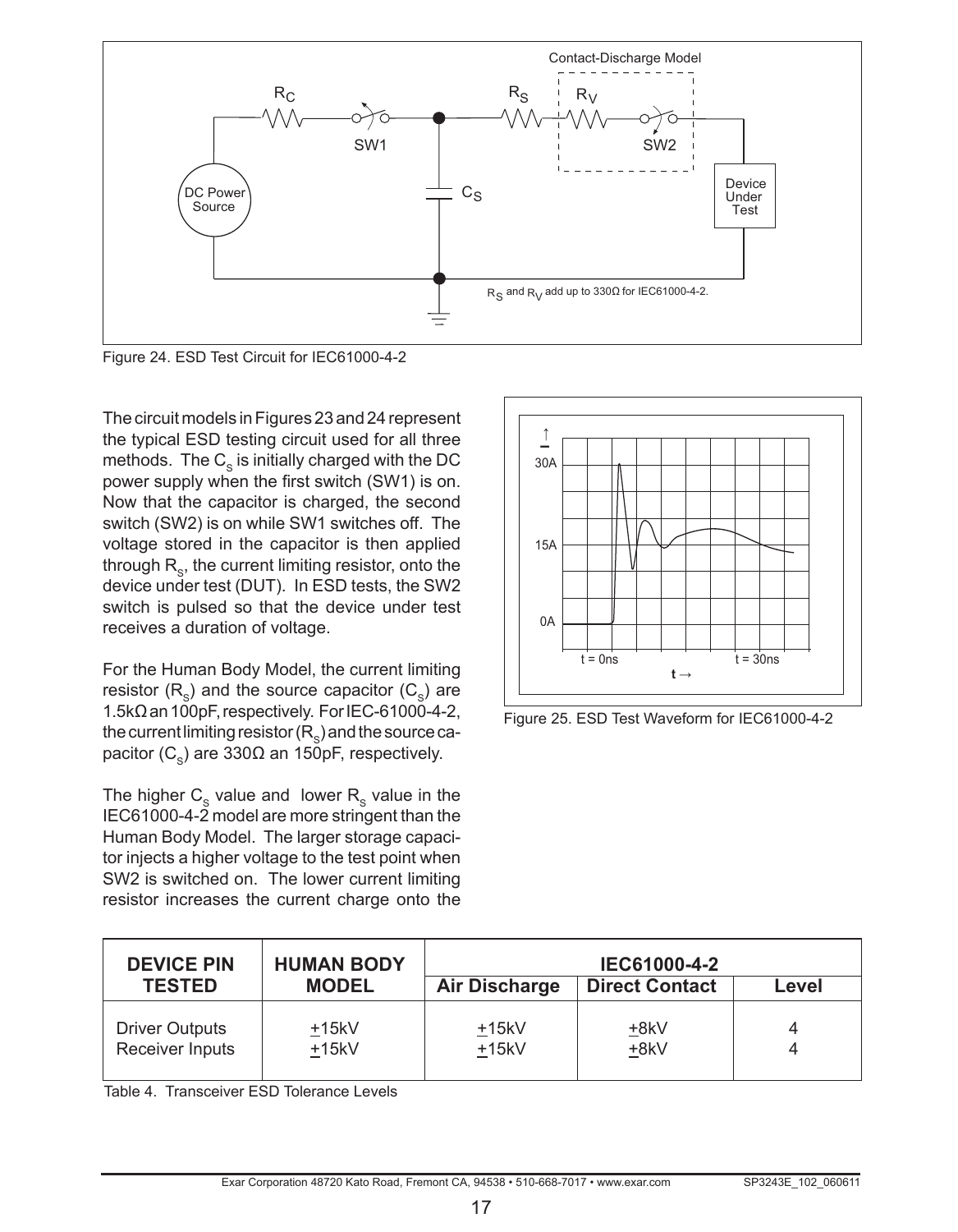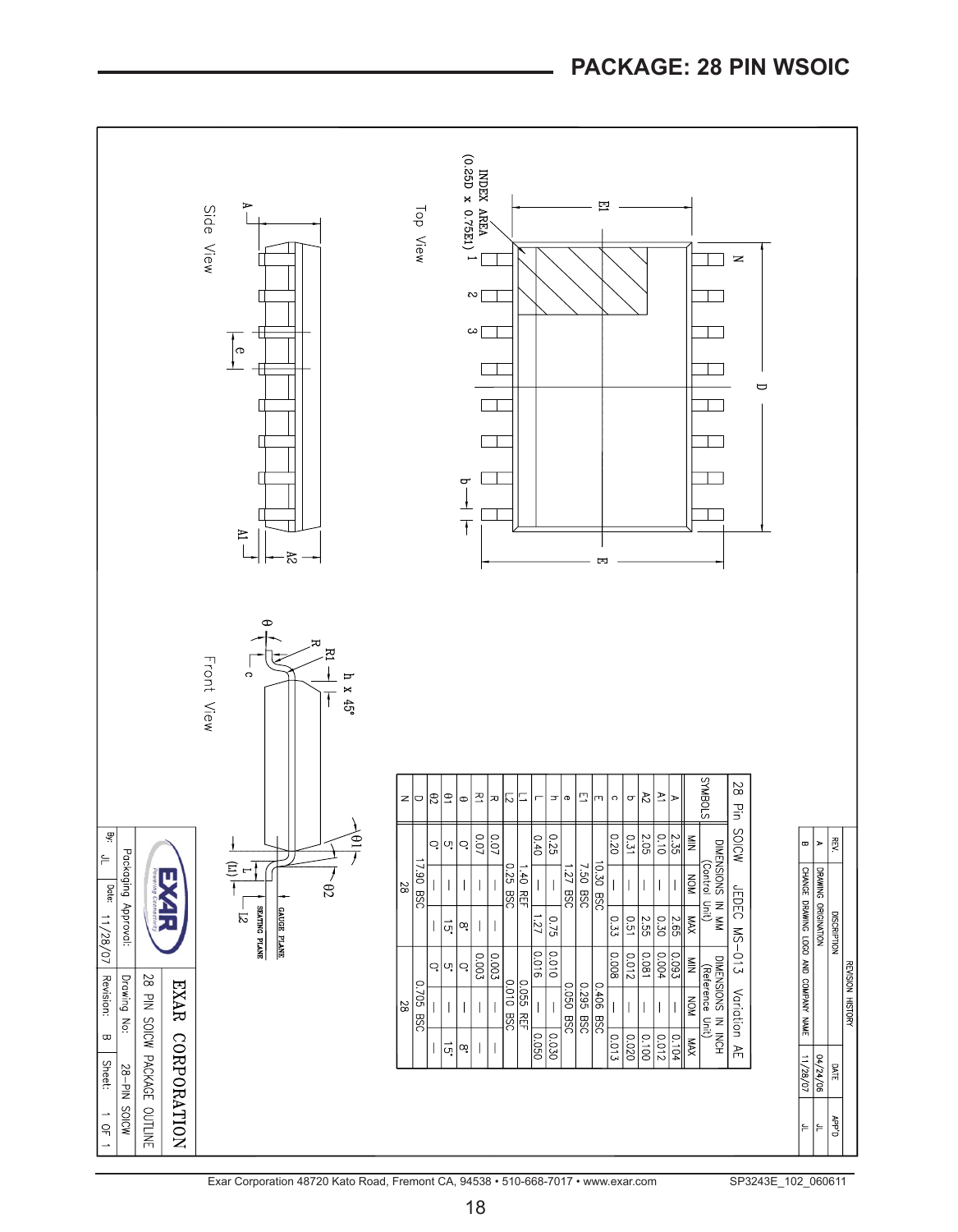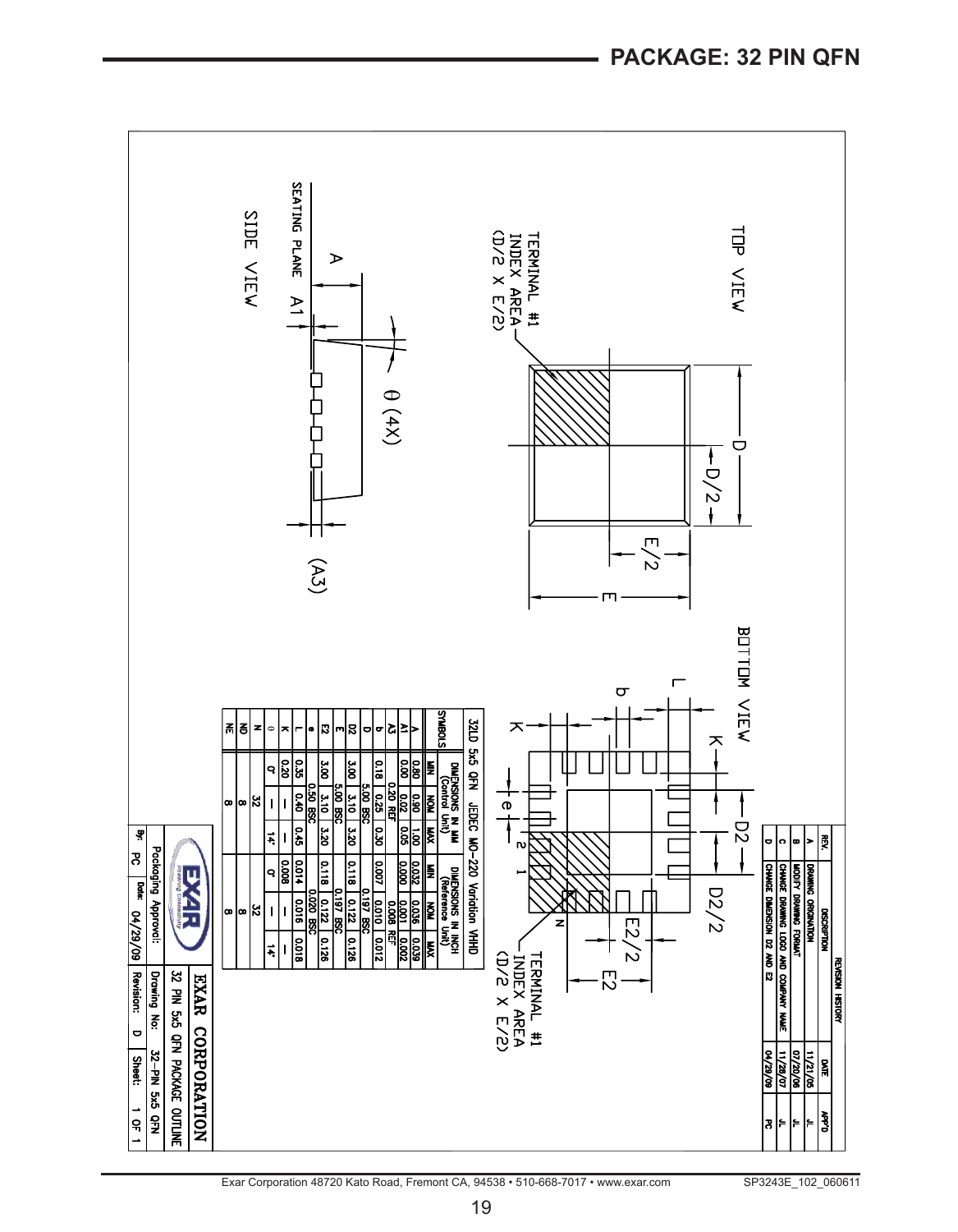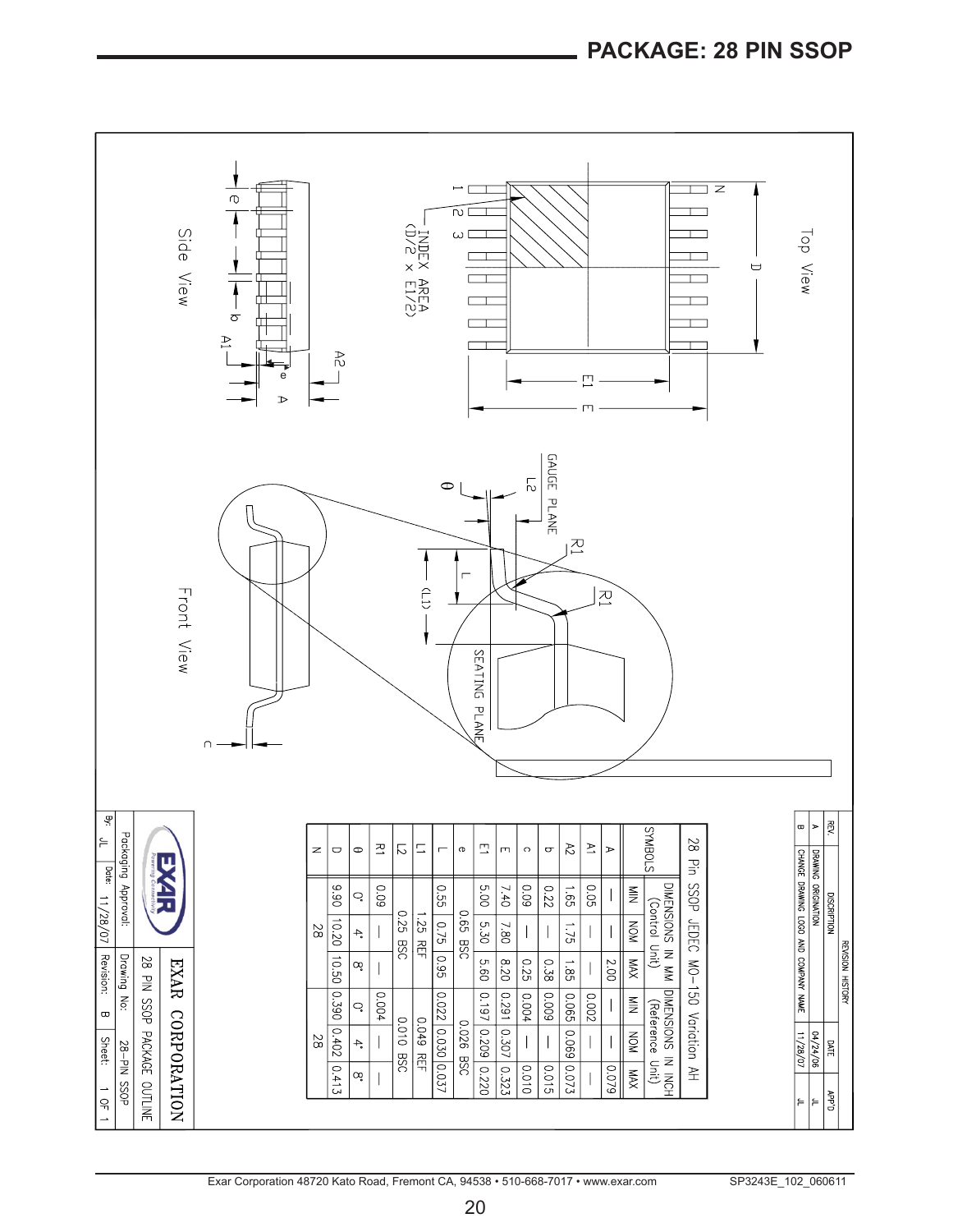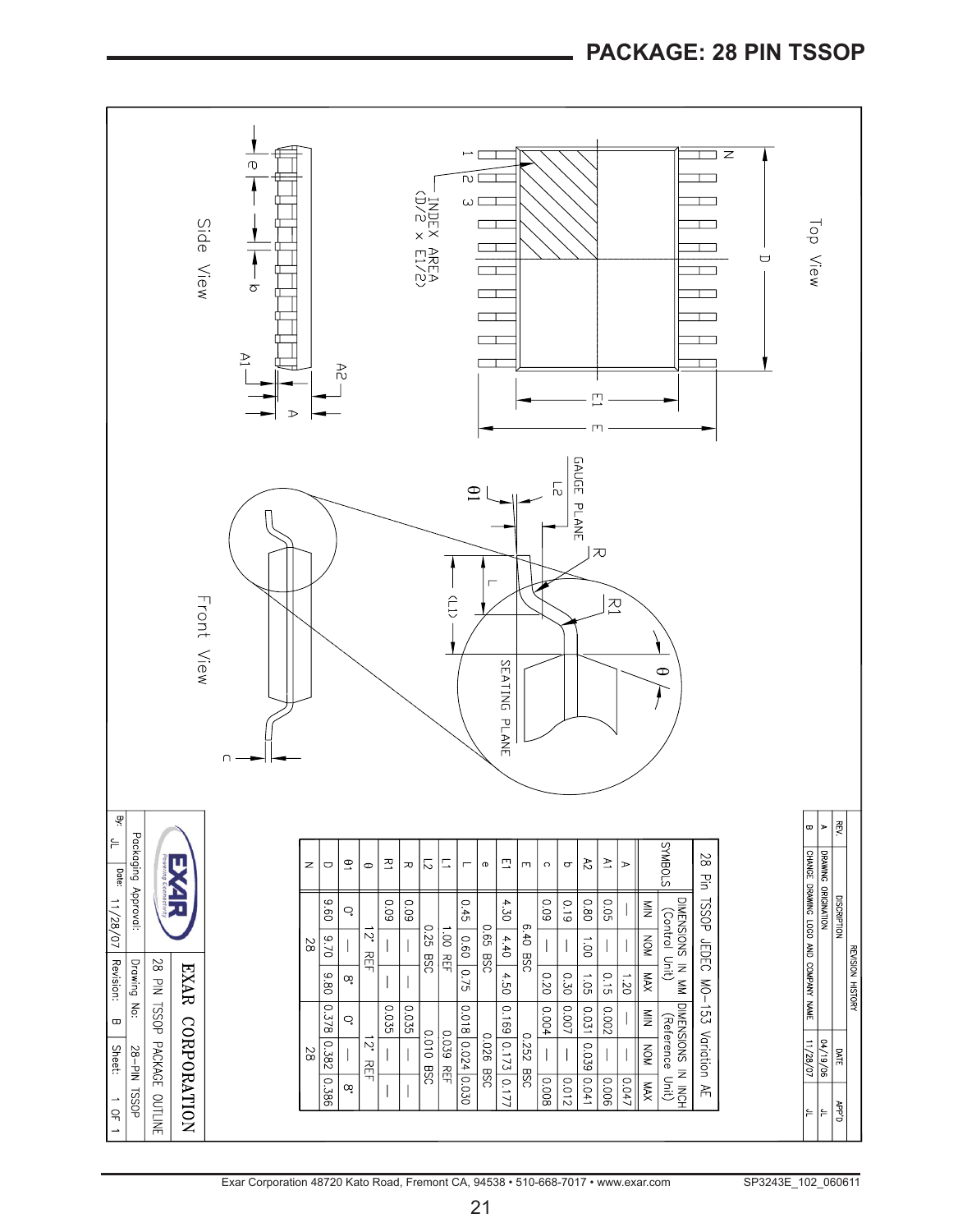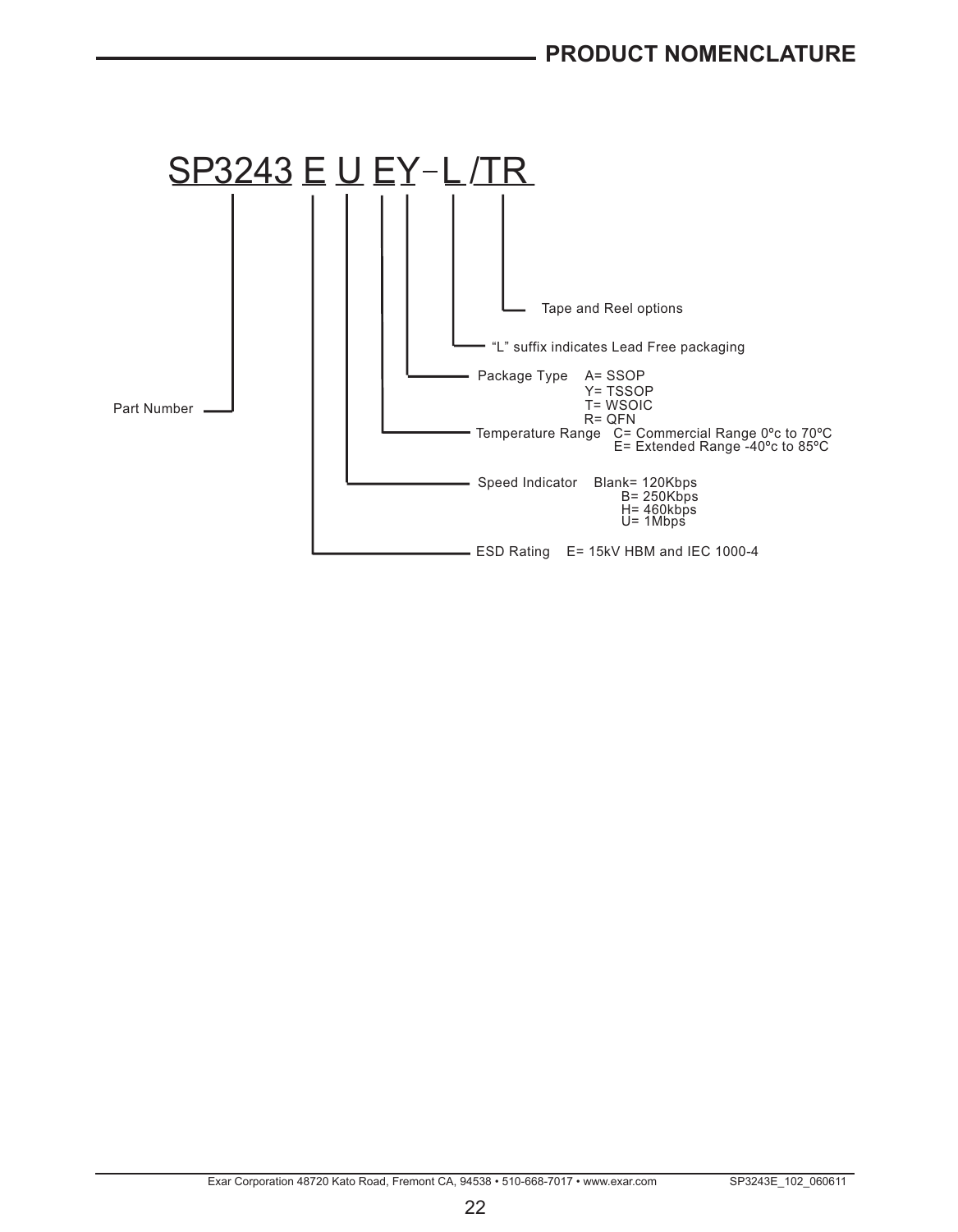# **ORDERING INFORMATION**

| Part Number  | Data Rate (kbps) | Temp. Range      | Package      |
|--------------|------------------|------------------|--------------|
| SP3243ECA-L  | 120              | 0C to +70C       | 28 Pin SSOP  |
| SP3243ECT-L  | 120              | 0C to +70C       | 28 Pin WSOIC |
| SP3243ECY-L  | 120              | 0C to +70C       | 28 Pin TSSOP |
| SP3243EEA-L  | 120              | $-40C$ to $+85C$ | 28 Pin SSOP  |
| SP3243EET-L  | 120              | $-40C$ to $+85C$ | 28 Pin WSOIC |
| SP3243EEY-L  | 120              | $-40C$ to $+85C$ | 28 Pin TSSOP |
| SP3243EBCA-L | 250              | 0C to +70C       | 28 Pin SSOP  |
| SP3243EBCY-L | 250              | 0C to +70C       | 28 Pin TSSOP |
| SP3243EBEA-L | 250              | $-40C$ to $+85C$ | 28 Pin SSOP  |
| SP3243EBEY-L | 250              | $-40C$ to $+85C$ | 28 Pin TSSOP |
| SP3243EHCA-L | 460              | 0C to +70C       | 28 Pin SSOP  |
| SP3243EHCT-L | 460              | 0C to +70C       | 28 Pin WSOIC |
| SP3243EHEA-L | 460              | $-40C$ to $+85C$ | 28 Pin SSOP  |
| SP3243EHET-L | 460              | $-40C$ to $+85C$ | 28 Pin WSOIC |
| SP3243EUCA-L | 1000             | 0C to +70C       | 28 Pin SSOP  |
| SP3243EUCT-L | 1000             | 0C to +70C       | 28 Pin WSOIC |
| SP3243EUCY-L | 1000             | 0C to +70C       | 28 Pin TSSOP |
| SP3243EUER-L | 1000             | 0C to +70C       | 32 Pin QFN   |
| SP3243EUEA-L | 1000             | $-40C$ to $+85C$ | 28 Pin SSOP  |
| SP3243EUET-L | 1000             | $-40C$ to $+85C$ | 28 Pin WSOIC |
| SP3243EUEY-L | 1000             | -40C to $+85C$   | 28 Pin TSSOP |
| SP3243EUER-L | 1000             | $-40C$ to $+85C$ | 32 Pin QFN   |

For Tape and Reel option add "/TR", Example: SP3243ECA-L/TR.